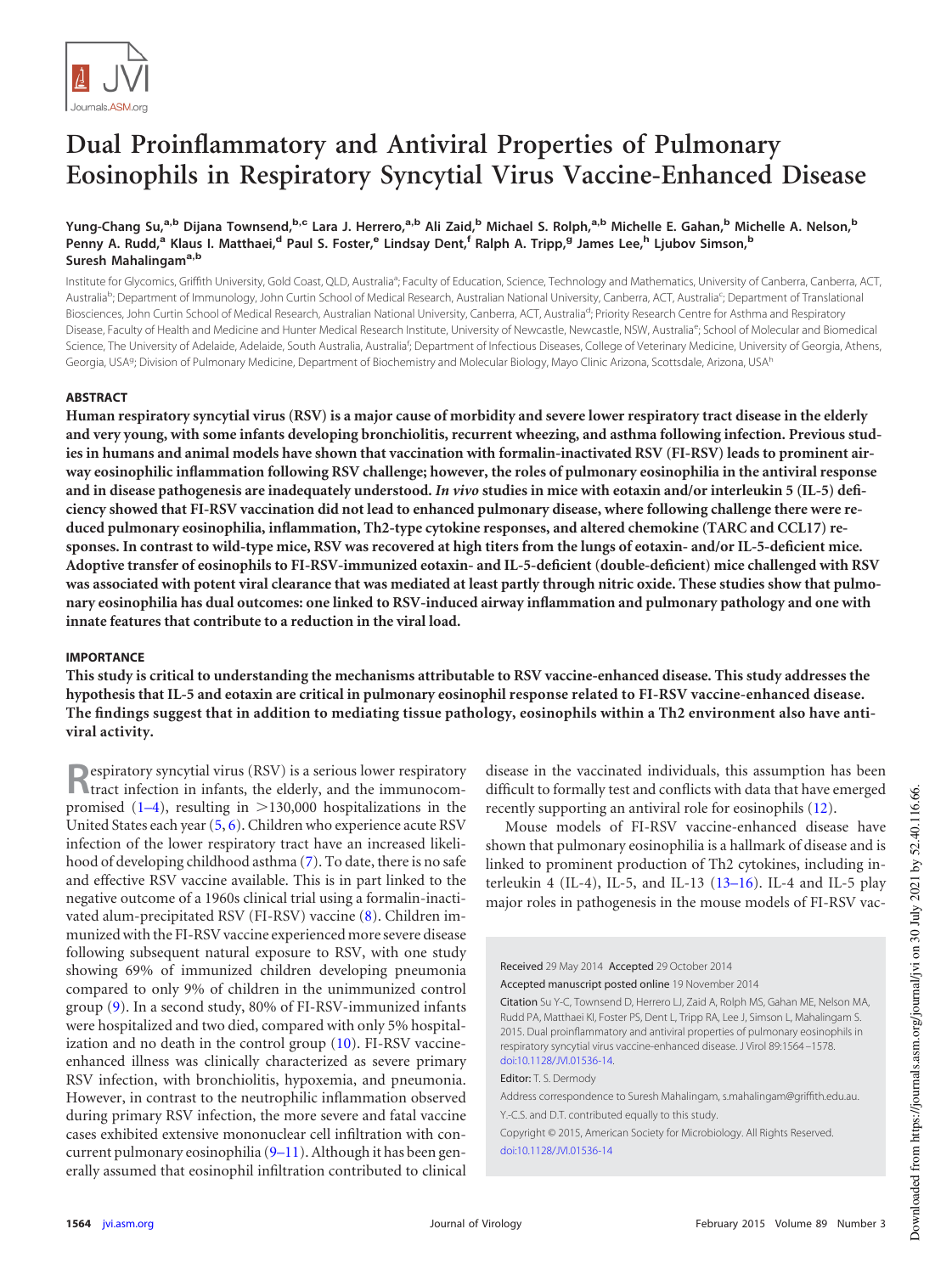cine-enhanced disease, since interfering with the functions of these cytokines markedly decreases the severity of disease [\(14,](#page-13-4) [17\)](#page-13-5). Studies involving immunization of mice with a recombinant vaccinia virus expressing the secreted form of RSV G protein followed by RSV challenge have also shown significant pulmonary eosinophilia accompanied by the production of IL-5 and eotaxin 1 [\(18\)](#page-13-6).

The roles of eosinophils in the antiviral response and RSV disease pathogenesis were examined in this study. As IL-5 and eotaxin synergize in the induction of airway hyperresponsiveness (AHR), pulmonary eosinophilia has become the hallmark of RSV vaccine-enhanced disease [\(13,](#page-13-1) [18,](#page-13-6) [19\)](#page-13-7). The results suggest that eotaxin and IL-5 are involved in regulating eosinophilic lung pathology. The findings also suggest that, in addition to their proinflammatory role in FI-RSV vaccine-enhanced disease, eosinophils can contribute to virus clearance. These findings contribute to a growing awareness of the potential for eosinophils to contribute to antiviral defense.

#### **MATERIALS AND METHODS**

**Viruses.** The A2 strain of RSV was used in all experiments and propagated in Vero E6 cells as previously described [\(20\)](#page-13-8). Viral titers were determined by 50% tissue culture infective dose (TCID<sub>50</sub>) assay. Briefly,  $1 \times 10^6$ Hep-2 (human laryngeal epithelial) cells/ml were resuspended in Dulbecco's modified Eagle's medium (DMEM) (Gibco Invitrogen) with 10% fetal calf serum (FCS) (Gibco Invitrogen), and 100 µl of cell suspension was added to each well of a 96-well plate. The cells were incubated at 37°C/5% CO $_2$  in air until 80% confluent. Virus was serially diluted across the 96-well plate of Hep-2 cells in DMEM supplemented with 0.5% penicillin-streptomycin antibiotics (Sigma). The cells and virus were left to incubate for 1.5 h to allow virus adsorption. Then, DMEM-10%FCS was added, and the plates were incubated at 37°C/5%  $\mathrm{CO}_2$ . After 5 days, the medium in the plate was aspirated, and the cells were fixed with acetonemethanol (Sigma), stained with 0.02% crystal violet, and scored for the presence of syncytia. The  $TCID_{50}$  was calculated using the Reed-Muench formula of viral titer and presented as  $log_{10} TCID_{50}/ml$ .

**Mice.** Eotaxin (Eot<sup>-/-</sup>) [\(21\)](#page-13-9) and IL-5 (IL-5<sup>-/-</sup>) [\(22\)](#page-13-10) gene singleknockout mice and IL-5-transgenic (IL-5Tg) [\(23,](#page-13-11) [24\)](#page-13-12) mice were backcrossed to a BALB/c background for 10 generations; double-knockout (EotIL-5<sup>-/-</sup>) mice were generated by intercrossing BALB/c Eot<sup>-/-</sup> and IL-5<sup>-/-</sup> mice to the F2 generation [\(25\)](#page-13-13). Transgenic mice were provided by the Gene Targeting Laboratory, The John Curtin School of Medical Research, Australian National University, Australia, and Laboratory Animal Services, University of Adelaide, Adelaide, Australia. BALB/c wild-type (WT) mice were purchased from the Animal Resource Centre, Perth, WA, Australia. All the mice were housed in the pathogen-free animal facility at the University of Canberra, Canberra, ACT, Australia. All procedures were approved by the University of Canberra Animal Ethics Committee, the Griffith University Animal Ethics Committee, and the Australian National University Animal Experimentation Ethics Committee and conducted according to the Animal Welfare Guidelines of the National Health and Medical Research Council of Australia.

**In vivo infection.** Six- to 8-week-old female BALB/c WT, IL-5Tg, Eot<sup> $-/-$ </sup>, IL-5<sup>-/-</sup>, and EotIL-5<sup>-/-</sup> mice were immunized intramuscularly in the hind limb with 0.1 ml of FI-RSV diluted 1:10 in phosphate-buffered saline (PBS) at day 0 and day 7. FI-RSV vaccine was prepared as described previously [\(26\)](#page-13-14). Unimmunized WT, IL-5Tg, Eot<sup>-/-</sup>, IL-5<sup>-/-</sup>, and EotIL- $5^{-/-}$  mice were similarly injected with 0.1 ml of PBS on day 0 and day 7. On day 21, the mice were intratracheally challenged with 10<sup>6</sup> PFU of live RSV in 0.1 ml of Dulbecco's PBS (Gibco, Invitrogen). Two additional control groups, unimmunized/PBS challenged and FI-RSV immunized/ PBS challenged, were also included. The mice were sacrificed by carbon dioxide asphyxiation on day 27, and lung tissue was removed for *in vitro* study.

**RNI assay.** The reactive nitrogen intermediate (RNI) assay was performed as previously described [\(27\)](#page-13-15). Briefly, nitrite was measured by the addition of 100 µl of Griess reagent [5% phosphoric acid, 1% sulfanilic acid, and 0.1% *N*(1-napthyl-7)ethylene diamine dihydrochloride] to 30 l of control or RSV-treated eosinophil culture supernatants. Protein was precipitated and removed by adding  $100 \mu l$  of  $10\%$  trichloroacetic acid before centrifugation. A volume of 200  $\mu$ l of each supernatant was transferred to a 96-well flat-bottom plate, and the absorbance was read using a Bio-Rad microplate reader (Hercules, CA, USA).

**RT-PCR.** RNA was extracted from eosinophils and lung tissues with TRIzol reagent (Invitrogen Life Technologies, Carlsbad, CA, USA), DNase treated using RNase-free DNase I (Qiagen, Clifton Hill, Victoria, Australia), and purified using an RNeasy minikit (Qiagen) according to the manufacturer's protocol. Reverse transcription (RT) for cDNA synthesis and PCR amplification of cytokine mRNA were performed as previously described [\(28\)](#page-13-16). Primer sequences for the hypoxanthine guanine phosphoribosyltransferase (HPRT) and eosinophil-associated RNase (Ear1 and Ear2) housekeeping genes have been published previously [\(12,](#page-13-0) [29,](#page-13-17) [30\)](#page-13-18). The cycle numbers used for amplification of each gene product were as follows: Ear1 and Ear2, 30 cycles, and HPRT, 25 cycles.

**Real-time PCR.** RNA extraction was performed as outlined above, and samples were purified using RNase-free DNase I (Qiagen, Clifton Hill, Australia) and passed through RNeasy minikits (Qiagen). RNA quantification was performed with a NanoDrop ND-1000 spectrophotometer (Wilmington, DE, USA). Real-time PCR analysis was performed using a Rotor-Gene 3000 four-channel multiplexing system (Corbett Research, Sydney, Australia) for  $\beta$ -actin, IL-4, IL-5, gamma interferon (IFN- $\gamma$ ), RANTES/CCL5, and CCR3 as previously reported [\(31,](#page-13-19) [32\)](#page-13-20). All primers were purchased from Geneworks. Primer sequences for IL-13 and TARC are as follows: IL-13, forward, 5' CCC ATC CCA TCC CTA CAG AA 3', and reverse, 5' TGC CTC AGT TGC CCT GTG T 3'; TARC, forward, 5' TTG TGT TCG CCT GTA GTG CAT A 3', and reverse, 5' CAG GAA GTT GGT GAG CTG GTA TA 3'.

**BAL and cytospin.** Bronchoalveolar lavage (BAL) fluid collection and cytospin were performed as described previously [\(28\)](#page-13-16). Briefly, BAL fluid was centrifuged at room temperature, and the cell pellets were resuspended in PBS. The cells were centrifuged onto glass slides using a cytospin (Rotofix 32 Hettich, Tuttlingen, Germany). The slides were fixed in methanol and stained with modified May-Grünwald and Giemsa stain. Differential cell counts were undertaken by light microscopy, and total BAL fluid cells were counted using a hemocytometer to determine absolute numbers of eosinophils, neutrophils, lymphocytes, and macrophages.

**Histological analysis.** The lower lobes of the nonlavaged lung were fixed in 10% formalin (Sigma) and embedded in paraffin, and 3-mm sections were stained with hematoxylin and eosin (H&E) or periodic acid-Schiff (PAS) stain. An observer blinded to the treatment groups scored all the slides. Severity of inflammation was quantified on a scale of 0 to 3, with untreated control mice defined as 0 and 3 being the maximum inflammation score. For airway mucus occlusion, 0 signified no occlusion, 1 was small areas of luminal accumulation of mucus, 2 was partial occlusion of at least one small airway, and 3 was complete occlusion of at least one small airway. For epithelial thickness, 0 signified a thickness the same as that seen in control mice, 1 was 1 to 1.5 times the thickness seen in control mice, 2 was 1.5 to 2 times the thickness seen in control mice, and 3 was  $>\!$  2 times the thickness seen in control mice. For leukocytes around the bronchi and vessels, a score of 0 signified no leukocytes; 1 was occasional leukocytes; 2 was moderate numbers of leukocytes, including some adjacent to each other; and 3 was large areas of predominantly leukocytes [\(31,](#page-13-19) [32\)](#page-13-20).

**Adoptive transfer of eosinophils and macrophages.** Unimmunized WT and FI-RSV-immunized EotIL- $5^{-/-}$  mice challenged with RSV were anesthetized with Alfaxan by tail vein injection 3 days after infection. This was followed by intratracheal administration of 10<sup>6</sup> eosinophils in a 40- $\mu$ l volume or of vehicle only (PBS-2% FCS). Three days after adoptive trans-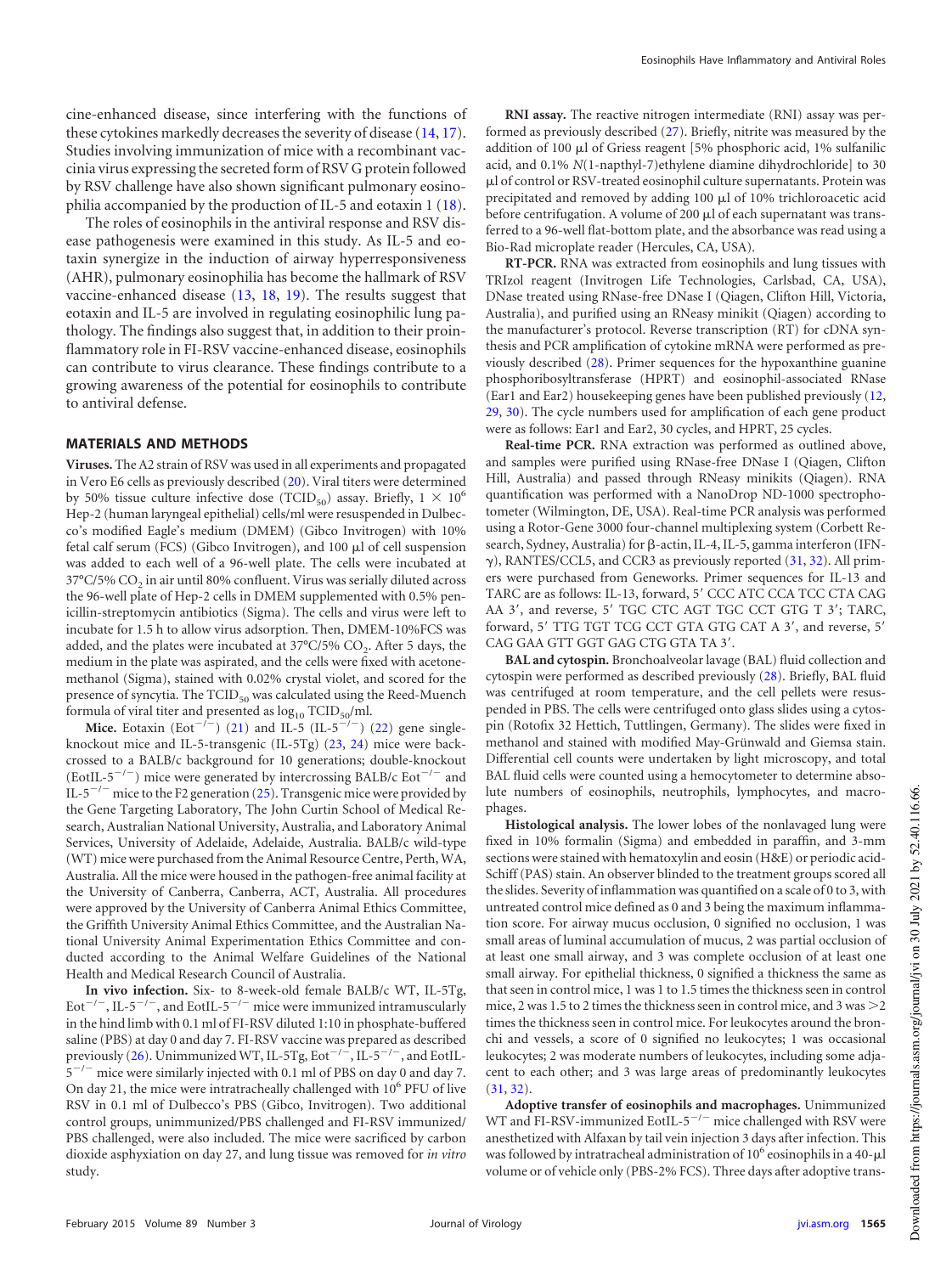fer of eosinophils, the mice were sacrificed, and lung tissues were obtained for determination of viral titers and RT-PCR. Adoptive transfer of macrophages (10<sup>6</sup> cells) was included as an additional control. Macrophages were isolated from uninfected mouse spleens by incubation of splenocytes with a biotin-conjugated anti-F4/80 antibody and anti-biotin microbeads (Miltenyi Biotech), followed by magnetic bead separation (Miltenyi Biotech).

**Intratracheal instillation of eotaxin.** FI-RSV-immunized Eot<sup>-/-</sup> mice challenged with RSV were anesthetized with Alfaxan by tail vein injection 3 days after infection. Murine recombinant eotaxin (PeproTech;  $3 \mu$ g dissolved in 20  $\mu$ l vehicle, 0.1% bovine serum albumin [BSA]-PBS) or control vehicle (0.1% BSA-PBS) was instilled into the airways. Administration of cytokine via the intratracheal route is effective in the delivery of cytokine to the lung [\(33,](#page-13-21) [34\)](#page-13-22). Three days later, the mice were sacrificed, and lung tissues were obtained for determination of viral titers and pulmonary eosinophil numbers and for RT-PCR.

**Eosinophils in peripheral blood.** Whole-blood samples were collected by heart puncture and treated with the anticoagulant EDTA (Sigma). Five milliliters of blood was mixed with 95 ml of acetic acidmethylene blue for 10 min to lyse red blood cells (RBC), and total nucleated-cell counts were determined using a hemocytometer. Blood smears were stained with modified May-Grünwald and Giemsa stains, and a differential cell count was undertaken to determine the total number of peripheral blood eosinophils.

Cytokine assays. Mouse IL-5, IFN- $\gamma$  (from OptEIA and BD Biosciences), and IFN- $\beta$  (PBL Biomedical Laboratories) cytokine concentrations were determined by enzyme-linked immunosorbent assay (ELISA) according to the manufacturer's instructions.

**Determination of lung RSV titers.** On day 27 (6 days post-RSV challenge), the mice were sacrificed by carbon dioxide asphyxiation, and one lobe of the lung was taken for determining RSV titers. The lung tissues were homogenized and clarified by centrifugation before being serially diluted and assayed for the  $TCID_{50}$  as described above.

**Nitric oxide synthase inhibition** *in vivo***.** *N*-Methyl-L-arginine (L-NMA) (Sigma) or its inactive D-enantiomer (D-NMA) was administered (5 mg/200  $\mu$ l PBS) via intraperitoneal (i.p.) injection on days 1 and 2 post-RSV infection.

**Statistical analysis.** Data are presented as means and standard errors of the mean (SEM). The two-tailed unpaired Student's *t* test was used to determine statistical significance. Data were analyzed using StatView statistical software (version 5.0; Abacus Concepts, Berkeley, CA, USA). A *P* value of less than 0.05 was considered statistically significant.

#### **RESULTS**

**Deficiency in IL-5 and eotaxin reduces immunohistopathology in lungs in a mouse model of FI-RSV vaccine-enhanced disease.** The importance of IL-5 or eotaxin in eosinophil maturation and migration was explored further using eotaxin and IL-5 knockout  $($ Eot<sup>-/-</sup>, IL-5<sup>-/-</sup>, and EotIL-5<sup>-/-</sup>) mice and IL-5 transgenic (IL-5Tg) mice in an FI-RSV vaccine-enhanced disease model in which pulmonary eosinophilia is a hallmark of disease. FI-RSV-immunized WT and IL-5Tg mice had prominent cellular infiltration in both the perivascular and peribronchial areas of the lung at day 6 post-RSV challenge, together with considerable tissue consolidation and a reduction in air space [\(Fig. 1B](#page-3-0) and [D\)](#page-3-0). Although some cellular infiltration was observed in the lungs of  $Eot^{-/-}$ , and IL- $5^{-/-}$  mice [\(Fig. 1F](#page-3-0) and [H\)](#page-3-0), the severity of inflammation was reduced compared to WT and IL-5Tg mice. EotIL- $5^{-/-}$  mice showed very mild airway inflammation with reduced cellular infiltration in the perivascular and peribronchial areas, as well as intact air spaces [\(Fig. 1J\)](#page-3-0), features similar to those seen for unimmunized WT mice with subsequent RSV challenge (PBS-RSV) [\(Fig. 1A\)](#page-3-0). The severity of inflammation was substantially reduced in unimmunized Eot<sup> $-/-$ </sup>, IL-5<sup> $-/-$ </sup>, and EotIL-5<sup> $-/-$ </sup> mice with subsequent RSV challenge compared to unimmunized WT mice with subsequent RSV challenge [\(Fig. 1E,](#page-3-0) [G,](#page-3-0) and [I\)](#page-3-0). Additional control groups, unimmunized and FI-RSV-immunized mice challenged with PBS, showed no inflammation (data not shown).

**Cellular recruitment, inflammation, and mucus production are dependent on IL-5 and eotaxin.** Consistent with the known roles of IL-5 and eotaxin in eosinophil recruitment [\(35\)](#page-13-23), eosinophils were detected in the lungs of FI-RSV WT and IL-5Tg mice and unimmunized IL-5Tg mice, but not in unimmunized RSVinfected WT mice or in immunized or unimmunized  $\text{Eot}^{-/-}$  and IL-5<sup>-/-</sup> single- and double-deficient mice [\(Fig. 2A\)](#page-4-0).

Airway mucus production, epithelial thickness, and perivascular and peribronchial leukocyte numbers were significantly reduced in  $Eot^{-/-}$ , IL-5<sup>-/-</sup>, and  $EotIL-5^{-/-}$  mice compared to WT and IL-5Tg mice (Fig.  $2B$  to [E\)](#page-4-0). No substantial inflammation was observed in unimmunized RSV-infected WT,  $Eot^{-/-}$ , IL-5<sup>-/-</sup>, and EotIL-5<sup> $-/-$ </sup> mice [\(Fig. 2B](#page-4-0) to [E\)](#page-4-0). Quantification of bronchial goblet cells, as determined by counting goblet cells in six highpower fields, revealed significantly reduced numbers in the airways of FI-RSV Eot<sup>-/-</sup>, IL-5<sup>-/-</sup>, and EotIL-5<sup>-/-</sup> mice compared to FI-RSV WT and IL-5Tg mice [\(Fig. 2F\)](#page-4-0). Examination of mucus production, determined by PAS staining, revealed substantial amounts of mucus in the airway epithelium and the airway lumen in WT and IL-5Tg mice, whereas no mucus was detected in Eot<sup>-/-</sup>, IL-5<sup>-/-</sup>, and EotIL-5<sup>-/-</sup> mice [\(Fig. 3\)](#page-5-0). These findings suggest that IL-5 and eotaxin are important mediators of FI-RSVinduced inflammation, leukocyte recruitment, and mucus production in the lung. Unimmunized RSV-infected mice had no significant mucus levels [\(Fig. 3\)](#page-5-0).

**Eotaxin contributes to the migration of eosinophils from the periphery to the airway.** To compare the BAL cell responses in unimmunized RSV-infected mice, the BAL cellular infiltrates from FI-RSV WT, IL-5Tg, Eot $^{-/-}$ , IL-5 $^{-/-}$ , and EotIL-5 $^{-/-}$  mice were evaluated at day 6 post-RSV infection [\(Fig. 4A](#page-6-0) to [D\)](#page-6-0). The BAL fluid from WT and IL-5Tg mice predominantly consisted of macrophages [\(Fig. 4A\)](#page-6-0) and lymphocytes [\(Fig. 4B\)](#page-6-0), with substantial numbers of neutrophils [\(Fig. 4C\)](#page-6-0) and eosinophils [\(Fig. 4D\)](#page-6-0), whereas no eosinophil infiltration was observed in the lungs of Eot<sup>-/-</sup>, IL-5<sup>-/-</sup>, or EotIL-5<sup>-/-</sup> mice [\(Fig. 4D\)](#page-6-0). The lack of eosinophil infiltration was supported by differential cell counts of the peripheral blood, in which no eosinophils were detected in the  $\overline{\rm IL}$ -5<sup>-/-</sup> or EotIL-5<sup>-/-</sup> mice [\(Fig. 4E\)](#page-6-0). Substantially reduced numbers of macrophages, lymphocytes, and neutrophils were observed in unimmunized RSV-infected WT,  $Eot^{-/-}$ , IL-5<sup>-/-</sup>, and EotIL-5<sup>-/-</sup> mice [\(Fig. 4A](#page-6-0) to [C\)](#page-6-0). As expected, no eosinophils were detected in the BAL fluid of unimmunized WT,  $\text{Eot}^{-/-}$ , IL-5<sup>-/-</sup>, and EotIL-5<sup>-/-</sup> mice [\(Fig. 4D\)](#page-6-0).

To determine if IL-5 and/or eotaxin expression was linked to peripheral blood eosinophilia in FI-RSV vaccine-enhanced disease, the numbers of peripheral blood eosinophils were determined in WT, IL-5Tg,  $Eot^{-/-}$ , IL-5<sup>-/-</sup>, and  $EotL-5^{-/-}$  FI-RSVimmunized mice at day 6 post-RSV challenge [\(Fig. 4E\)](#page-6-0). Approximately three times the number of eosinophils were detected in the peripheral blood of FI-RSV-immunized WT mice  $(7.6 \times 10^4 \text{ cells/ml})$  as in unimmunized RSV-infected WT mice  $(2.9 \times 10^4 \text{ cells/ml})$ , an observation consistent with previous studies [\(36\)](#page-13-24). No eosinophils were detected in the peripheral blood of FI-RSV-immunized IL-5<sup>-/-</sup> or EotIL-5<sup>-/-</sup> mice challenged with RSV, while substantially higher levels of circulating eosinophils were detected in FI-RSV-immunized IL-5Tg mice challenged with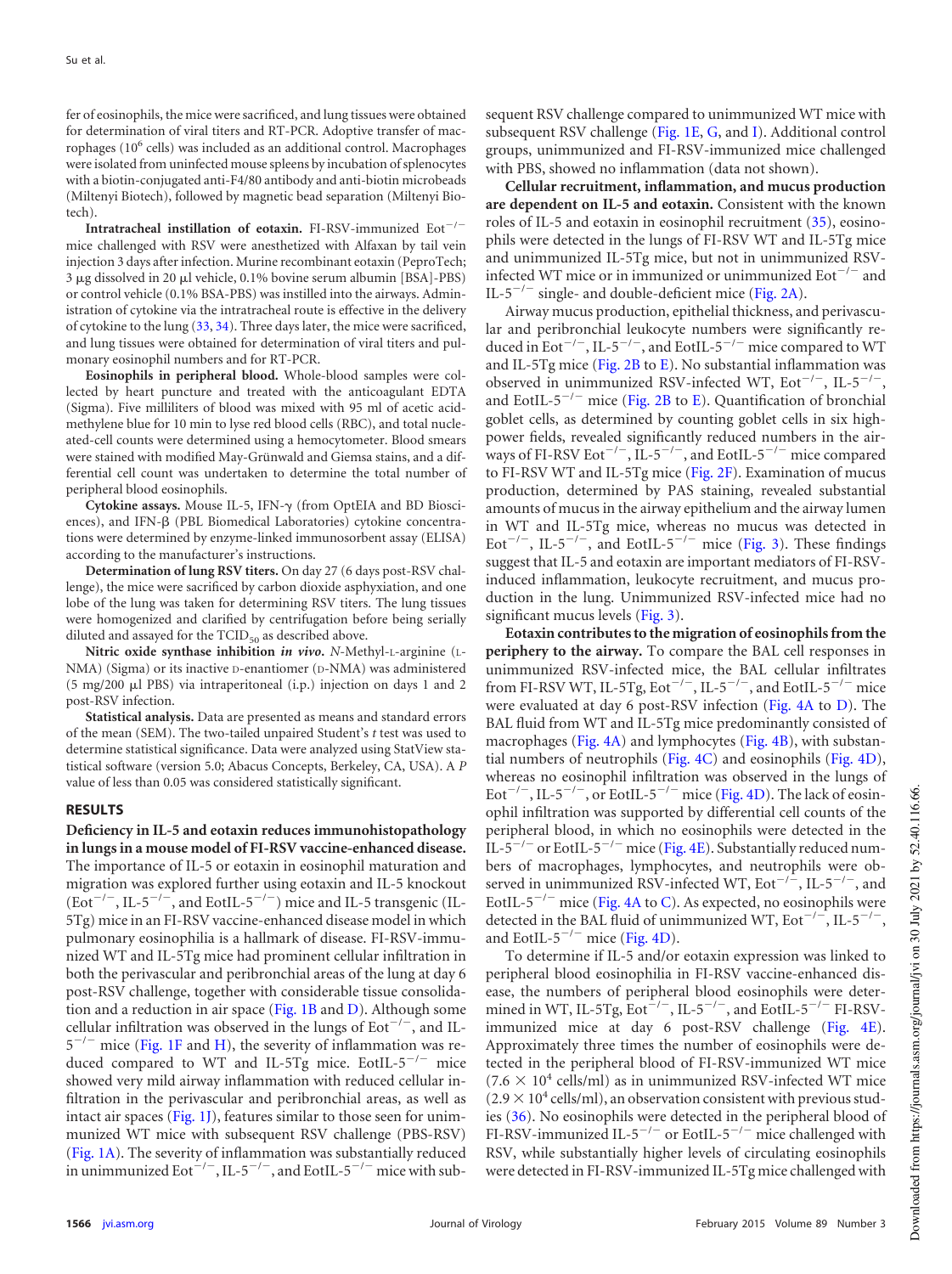

<span id="page-3-0"></span>FIG 1 Immunohistopathology in the lungs of WT, IL-5Tg, Eot<sup>-/-</sup>, IL-5<sup>-/-</sup>, and EotIL-5<sup>-/-</sup> mice with FI-RSV vaccine-enhanced disease. The images are representative of lungs from each of the different groups of mice. Sections were stained with H&E and are shown at  $\times$ 400 and  $\times$ 100 magnifications. Eosinophils are indicated by arrows. The data shown are representative of two separate experiments.

RSV [\(Fig. 4E\)](#page-6-0). Interestingly, the number of eosinophils in the peripheral blood of FI-RSV-immunized Eot $^{-/-}$  mice challenged with RSV was significantly increased compared to FI-RSV-immunized WT mice challenged with RSV [\(Fig. 4E\)](#page-6-0), and unimmunized  $\text{Eot}^{-/-}$  mice challenged with RSV showed peripheral eosinophil numbers similar to those of unimmunized WT mice challenged with RSV [\(Fig. 4E\)](#page-6-0). No eosinophils were detected in the peripheral blood of unimmunized RSV-infected IL-5<sup>-/-</sup>, and EotIL-5<sup>-/-</sup> mice [\(Fig. 4E\)](#page-6-0). Taken together, these data reinforce the role of IL-5 as a key mediator of pulmonary eosinophilia and suggest eotaxin has a role in eosinophil migration from the blood into the airway.

**Cytokine and chemokine expression is affected by eosinophil maturation and migration in FI-RSV-immunized mice challenged with RSV.** To better understand the roles of the Th2

cytokines IL-4, IL-5, and IL-13 in pulmonary eosinophilia associated with FI-RSV vaccine enhancement, mRNA expression levels were evaluated in the lung tissues of FI-RSV-immunized WT, Eot<sup>-/-</sup>, IL-5<sup>-/-</sup>, IL-5Tg, and EotIL-5<sup>-/-</sup> mice challenged with RSV and in unimmunized WT,  $Eot^{-/-}$ , IL-5<sup>-/-</sup>, IL-5Tg, and EotIL- $5^{-/-}$  mice challenged with RSV only [\(Fig. 5\)](#page-7-0). The mRNA levels of IL-4 and IL-13 were significantly reduced in FI-RSVimmunized Eot<sup>-/-</sup>, IL-5<sup>-/-</sup>, and EotIL-5<sup>-/-</sup> mice compared to FI-RSV-immunized WT and IL-5Tg mice challenged with RSV [\(Fig. 5A](#page-7-0) and [B\)](#page-7-0). No difference in IL-13 mRNA expression was detected in FI-RSV-immunized IL-5Tg mice challenged with RSV [\(Fig. 5B\)](#page-7-0); however, expression of IL-4 mRNA was significantly increased compared to WT mice [\(Fig. 5A\)](#page-7-0).

The expression of IL-5 in the lung was also examined, as its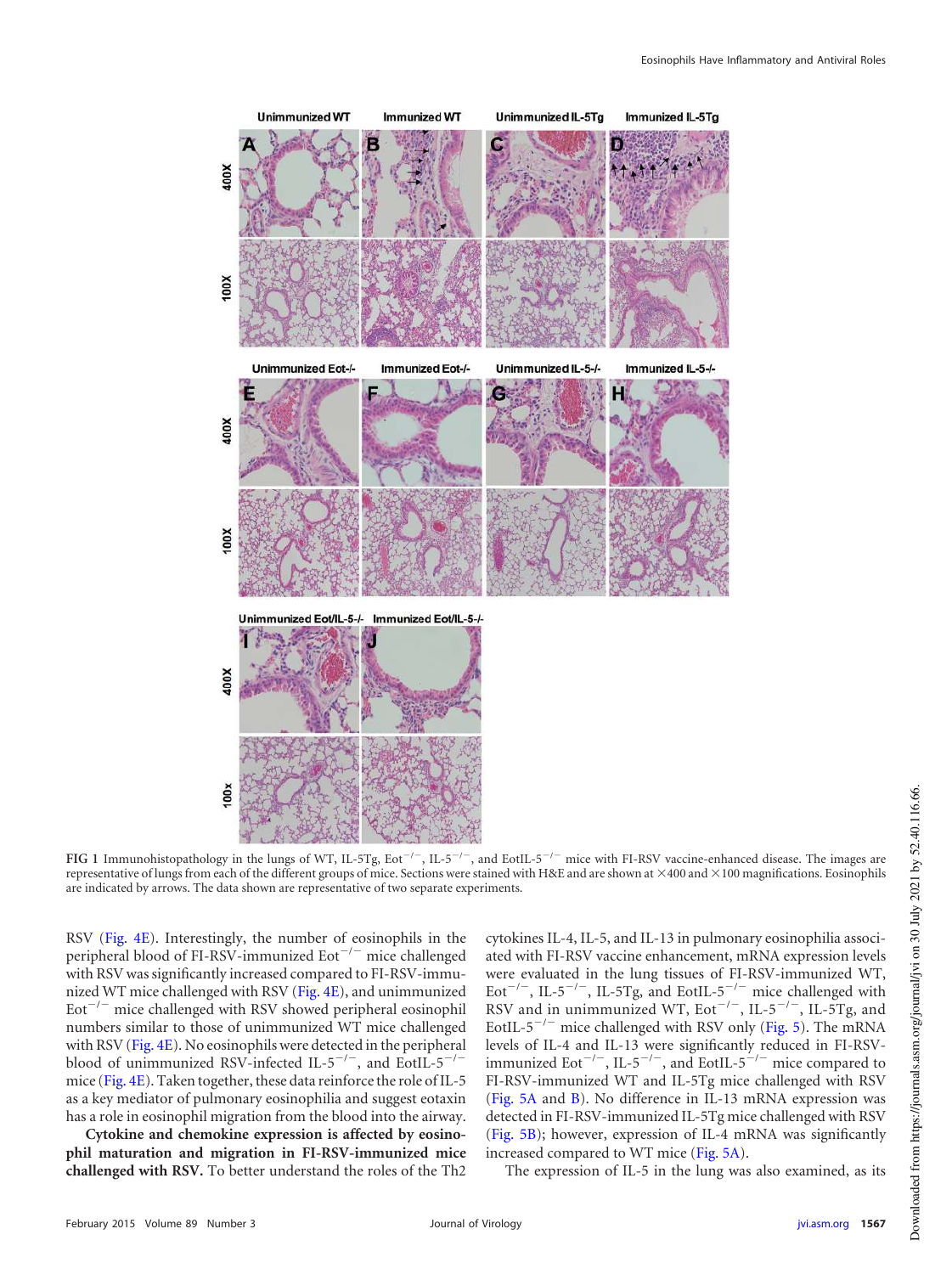

<span id="page-4-0"></span>airway. HPF, high-power field. (B to E) Semiquantitation of histology. (F) Goblet cell numbers in the airways. Quantitation of peribronchial eosinophils and airway goblet cells was determined by the eosinophil- and PAS-positive goblet cell number per 250 mm of epithelium. Unimmunized WT, Eot<sup>-/-</sup>, IL-5<sup>-/-</sup> ,  $EotIL-5$  $^{-}$ , and IL-5Tg mice challenged with RSV were included as controls. The data are shown as means and SEM;  $n = 6$ .  $*$ ,  $P < 0.05$  compared with WT FI-RSV vaccine-immunized and RSV-infected mice; \*\*,  $P < 0.05$  compared with IL-5Tg FI-RSV vaccine-immunized and RSV-infected mice; #,  $P < 0.05$ compared with WT unimmunized and RSV-infected mice; ##,  $P < 0.05$  compared with IL-5Tg unimmunized and RSV-infected mice. The data shown are representative of two separate experiments.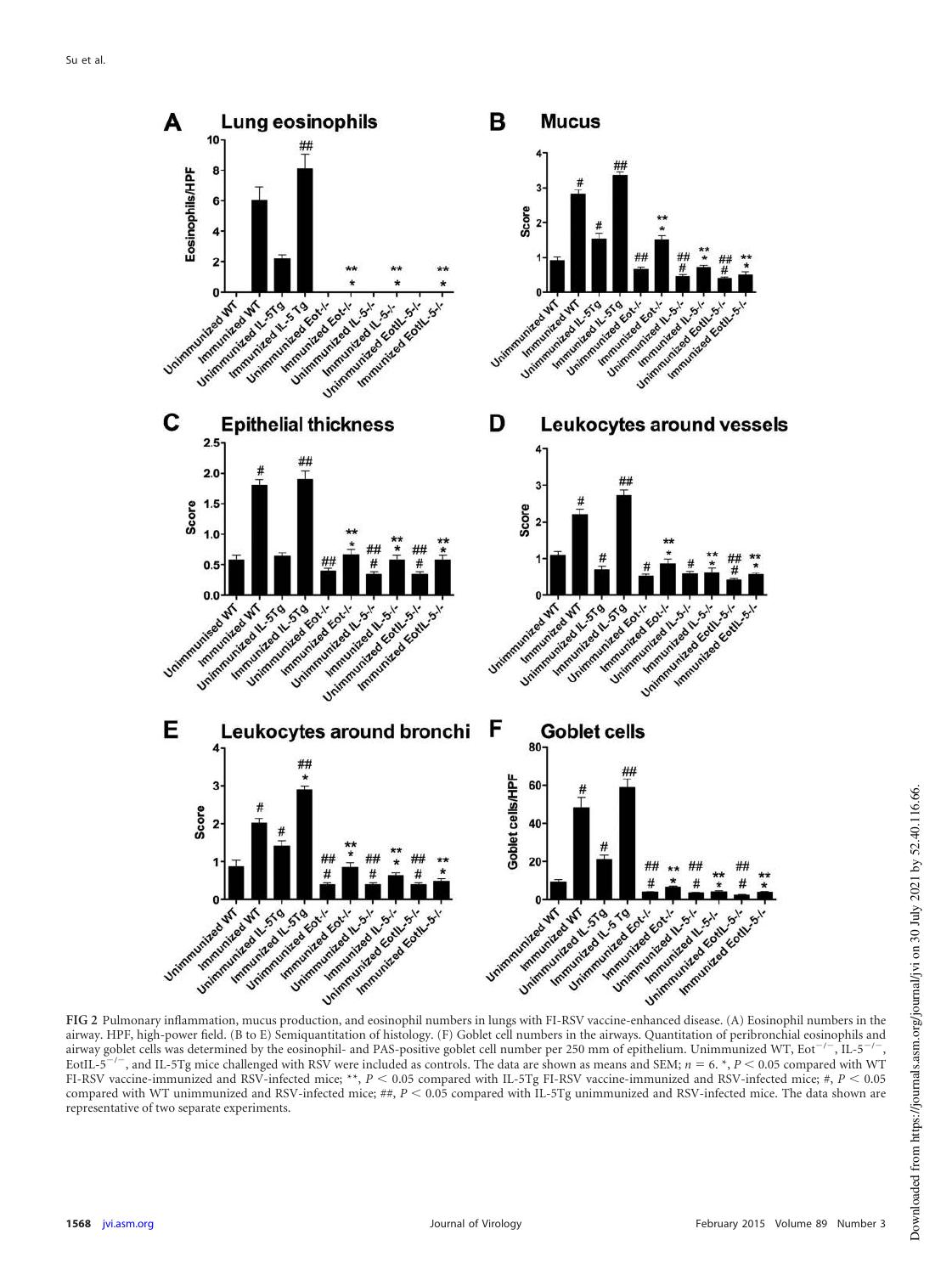

<span id="page-5-0"></span>FIG 3 Lung histology with PAS stain. Mucus production in the lungs of WT, IL-5Tg, Eot<sup>-/-</sup>, IL-5<sup>-/-</sup>, and EotIL-5<sup>-/-</sup> mice with FI-RSV vaccine-enhanced disease. The images are representative of lungs from each of the different groups of mice. Sections were stained with H&E and are shown at  $\times$  100 magnification. The data shown are representative of two separate experiments.

expression has been correlated with the degree of pulmonary eosinophil infiltration [\(37\)](#page-13-25). As expected, no IL-5 mRNA was detected in either the IL-5<sup>-/-</sup> or EotIL-5<sup>-/-</sup> mice, whereas a significant increase in expression was seen in immunized RSV-challenged IL-5Tg mice compared to immunized RSV-challenged WT mice [\(Fig. 5C\)](#page-7-0). No IL-5 protein was detected in the BAL fluid of IL-5<sup>-/-</sup> or EotIL-5<sup>-/-</sup> mice, and there was a significant increase in protein in the immunized RSV-challenged IL-5Tg mice compared to the immunized RSV-challenged WT mice [\(Fig. 5D\)](#page-7-0). IL-5 mRNA expression in the lung and IL-5 protein levels in the BAL fluid of Eot $^{-/-}$  mice were significantly decreased compared with WT and IL-5Tg mice [\(Fig. 5C](#page-7-0) and [D\)](#page-7-0), suggesting that IL-5 expression may also be affected by eotaxin deficiency following FI-RSV vaccine-enhanced RSV infection. IL-4 and IL-13 were detected at very low levels in unimmunized RSV-challenged  $\rm Eot^{-/-}$ , IL-5 $^{-/-}$ , and EotIL- $5^{-/-}$  mice, while IL-5 was detected at very low levels in unimmunized RSV-challenged Eot<sup> $-/-$ </sup> mice [\(Fig. 5A](#page-7-0) to [D\)](#page-7-0).

IFN- $\gamma$ , a Th1-type cytokine that counterbalances Th2-type cytokine expression [\(38\)](#page-13-26), was examined in FI-RSV-immunized and -challenged mouse groups. IFN- $\gamma$  mRNA expression was significantly  $(P < 0.05)$  increased in the lungs of all FI-RSV-immunized knockout mice compared to FI-RSV-immunized WT and IL-5Tg mice challenged with RSV [\(Fig. 5E\)](#page-7-0). This trend was replicated in the BAL fluid from all immunized knockout mice, showing substantially higher levels of IFN- $\gamma$  protein than that of the immunized WT and IL-5Tg mice challenged with RSV [\(Fig. 5F\)](#page-7-0). The increased IFN- $\gamma$  mRNA levels correlated with a reduction in Th2type cytokine expression in the immunized and RSV-challenged knockout mice; however, IFN- $\gamma$  expression did not appear to play a substantial role in counterbalancing Th2 cytokine expression in

FI-RSV-immunized IL-5Tg mice challenged with RSV. A possible explanation could be that excessive production of IL-5 in FI-RSVimmunized IL-5Tg mice challenged with RSV may induce more IFN- $\gamma$  for immune homeostasis [\(39\)](#page-13-27). At the protein level, unimmunized RSV-infected WT mice had IFN- $\gamma$  levels similar to those of the unimmunized knockout mouse groups challenged with RSV [\(Fig. 5F\)](#page-7-0).

The importance of the chemokine network previously associated with FI-RSV vaccine-enhanced disease, i.e., CCR3, RANTES, and TARC [\(40,](#page-13-28) [41\)](#page-13-29), was also examined in the context of IL-5 and/or eotaxin deficiency. CCR3 is highly expressed by eosinophils and is thought to be the major eosinophil chemokine receptor [\(42\)](#page-13-30). The mRNA levels of CCR3 were determined in unimmunized and FI-RSV-immunized mouse groups challenged with RSV [\(Fig. 6A\)](#page-8-0). CCR3 mRNA expression was significantly increased in FI-RSV-immunized IL-5Tg mice challenged with RSV and significantly decreased in all FI-RSV-immunized knockout mice challenged with RSV compared to FI-RSV-immunized WT mice challenged with RSV [\(Fig. 6A\)](#page-8-0). Unimmunized RSV-challenged WT mice had levels similar to those seen in the unimmunized and FI-RSV-immunized knockout mice [\(Fig. 6A\)](#page-8-0). The CCR3 mRNA expression profile is consistent with the prominent eosinophilia detected in the lungs and airways of FI-RSV-immunized WT and IL-5Tg mice challenged with RSV and the absence of pulmonary eosinophils in FI-RSV-immunized  $Eot^{-/-}$ , IL-5  $^{-/-}$ , and EotIL-5<sup>-/-</sup> mice challenged with RSV. A more substantial increase in CCR3 mRNA expression [\(Fig. 6A\)](#page-8-0) was detected in FI-RSV-immunized IL-5Tg mice challenged with RSV than there was pulmonary eosinophilia [\(Fig. 4D\)](#page-6-0). A substantial increase in CCR3 mRNA expression [\(Fig. 6A\)](#page-8-0) was detected in FI-RSV-immu-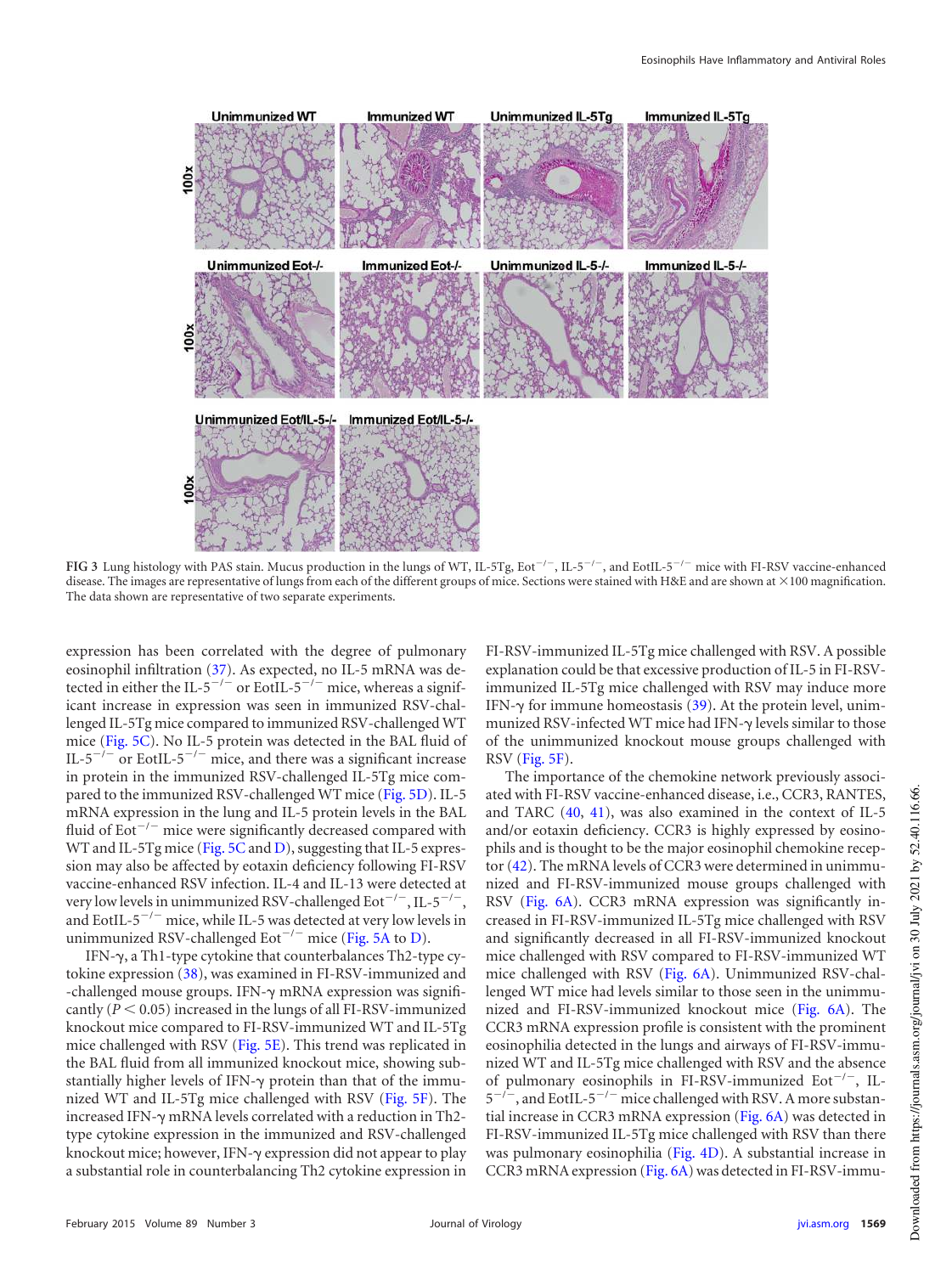

<span id="page-6-0"></span>subpopulations in BAL fluid. (E) Eosinophil numbers in peripheral blood. Unimmunized WT, Eot<sup>-/-</sup>, IL-5<sup>-/-</sup>, EotIL-5<sup>-/-</sup>, and IL-5Tg mice challenged with RSV were included as controls. The data are shown as means and SEM;  $n = 6.$ \*,  $P < 0.05$  compared with WT FI-RSV-immunized mice challenged with RSV; \*\*,  $P < 0.05$  compared with IL-5Tg FI-RSV-immunized mice challenged with RSV; #,  $P < 0.05$  compared with WT unimmunized and RSV-infected mice; ##,  $P < 0.05$ 0.05 compared with IL-5Tg unimmunized and RSV-infected mice. The data shown are representative of two separate experiments.

nized IL-5Tg mice challenged with RSV, similar to the results for pulmonary eosinophilia [\(Fig. 4D\)](#page-6-0).

RANTES (CCL5) is a chemokine that, like eotaxin, induces eosinophil recruitment through binding and activation of CCR3 on the eosinophil surface. RANTES mRNA levels in the lung were significantly reduced in FI-RSV-immunized Eot<sup>-/-</sup>, IL-5<sup>-/-</sup>, and EotIL- $5^{-/-}$  mice challenged with RSV compared to FI-RSV-immunized WT and IL-5Tg mice challenged with RSV [\(Fig. 6B\)](#page-8-0). Unimmunized RSV-infected control mice all had RANTES mRNA levels similar to those of the unimmunized and FI-RSVimmunized knockout mouse groups challenged with RSV [\(Fig.](#page-8-0) [6B\)](#page-8-0). These results show that FI-RSV vaccine-enhanced disease is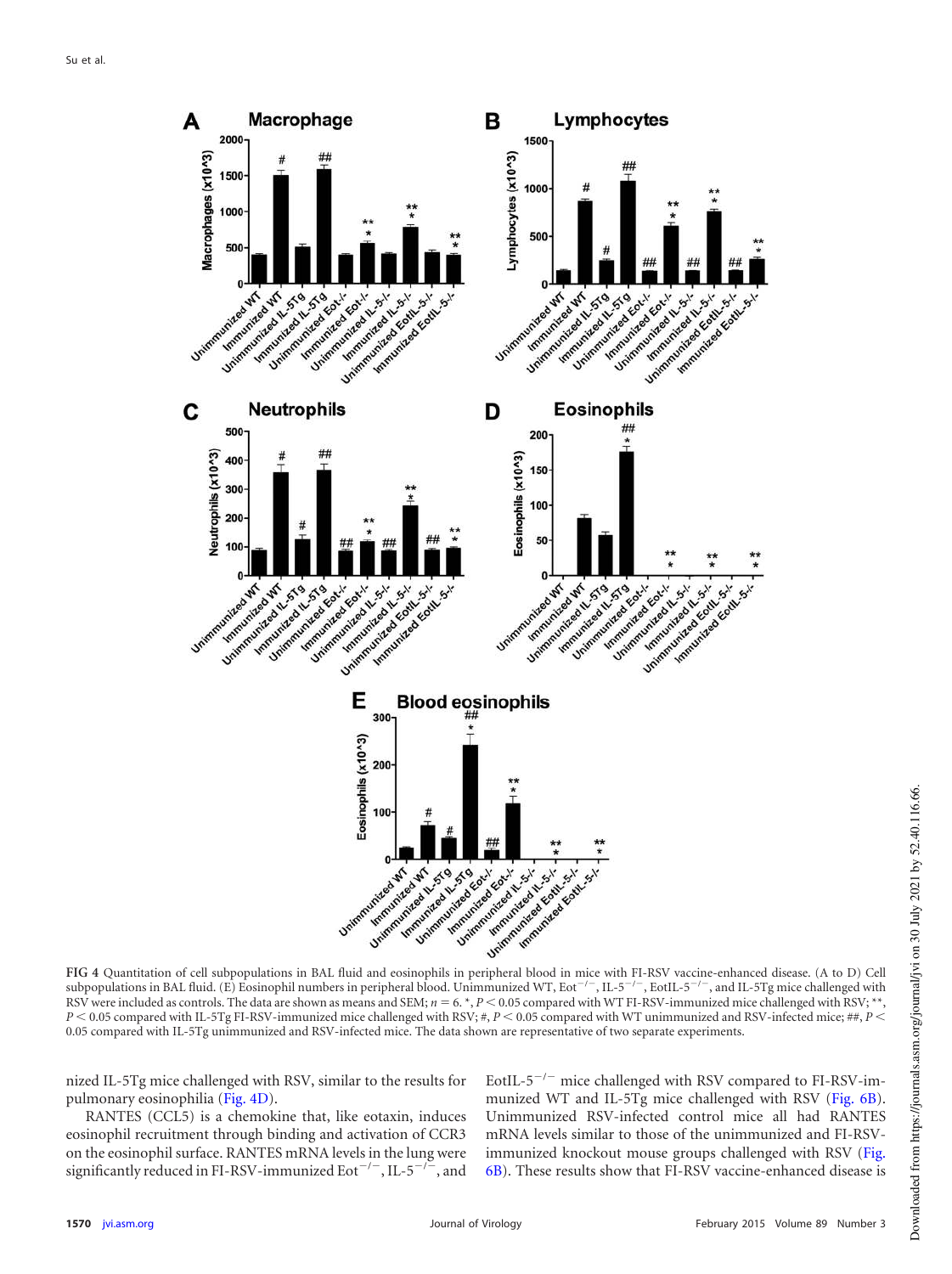

<span id="page-7-0"></span>(unimmunized and uninfected) WT mice defined as 1, as indicated by the dashed lines. (D and F) Cytokine protein concentrations. Cytokine mRNA levels were determined by quantitative RT-PCR, and the data were normalized with  $\beta$ -actin. Detection limits for the cytokines are indicated by the dashed lines. Unimmunized WT, Eot<sup>-7</sup> -, IL-5<sup>-1-</sup>, EotIL-5<sup>-1-</sup>, and IL-5Tg mice challenged with RSV were included as controls. The data are shown as means and SEM; *n* = 6. \*, *P* < 0.05 compared with WT FI-RSV-immunized mice challenged with RSV; \*\*, *P* < 0.05 compared with IL-5Tg FI-RSV-immunized mice challenged with RSV; #, *P* < 0.05 compared with WT unimmunized and RSV-infected mice; ##, *P* < 0.05 compared with IL-5Tg unimmunized and RSV-infected mice. The data shown are representative of two separate experiments.

associated with the expression of RANTES through a process that requires both eotaxin and IL-5.

TARC (CCL17) regulates the recruitment of Th2 cells in allergic responses [\(29,](#page-13-17) [43\)](#page-13-31) and can be expressed on pulmonary epithelial cells [\(44\)](#page-13-32). In FI-RSV-immunized WT and IL-5Tg mice challenged with RSV, TARC mRNA levels in the lung were significantly higher than in FI-RSV-immunized IL-5<sup>-/-</sup>, Eot<sup>-/-</sup>, and EotIL- $5^{-/-}$  mice challenged with RSV [\(Fig. 6C\)](#page-8-0). Unimmu-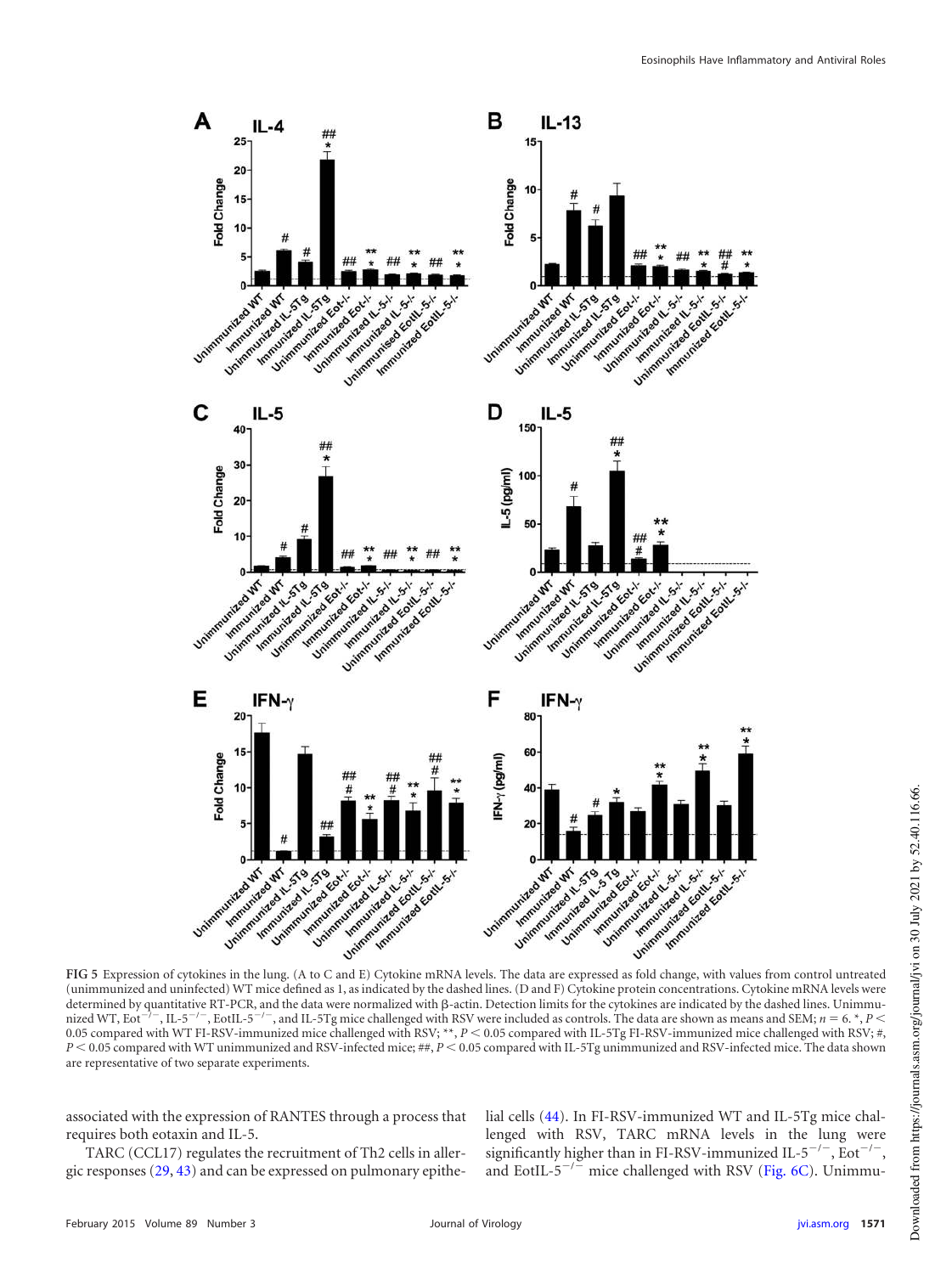

<span id="page-8-0"></span>and TARC (C) mRNA levels. Cytokine mRNA levels were determined by quantitative RT-PCR, and the data were normalized with  $\beta$ -actin. The data are expressed as fold change, with values from control untreated (unimmunized and uninfected) WT mice defined as 1, as indicated by the dashed lines. Unimmunized WT, Eot/  $\sqrt{-}$ , IL-5<sup>-1</sup> , EotIL-5<sup>-/-</sup>, and IL-5Tg mice challenged with RSV were included as controls. The data are shown as means and SEM;  $n = 6$ . \*,  $P < 0.05$ compared with WT FI-RSV-immunized mice challenged with RSV; \*\*,  $P < 0.05$  compared with IL-5Tg FI-RSV-immunized mice challenged with RSV; #,  $P < 0.05$ 0.05 compared with WT unimmunized and RSV-infected mice; ##,  $P$  < 0.05 compared with IL-5Tg unimmunized and RSV-infected mice. The data shown are representative of two separate experiments.

nized, RSV-infected control mice all had TARC mRNA levels similar to those of the unimmunized and FI-RSV-immunized knockout mouse groups challenged with RSV [\(Fig. 6C\)](#page-8-0). These results suggest the possibility that CCL17/TARC plays a role in mediating Th2-driven FI-RSV vaccine-enhanced disease.

**Eotaxin expression is linked to enhanced virus clearance during FI-RSV vaccine-enhanced disease.** To determine whether eosinophils contributed to virus clearance, lung RSV titers were determined in RSV-infected unimmunized and FI-RSV-immunized WT, IL-5<sup>-/-</sup>, Eot<sup>-/-</sup>, EotIL-5<sup>-/-</sup>, and IL-5Tg mice. In the unimmunized group, RSV titers in IL-5<sup>-/-</sup>, Eot<sup>-/-</sup>, and EotIL- $5^{-/-}$  mice were similar to those in WT mice [\(Fig. 7A\)](#page-9-0). In addition, virus titers from RSV-challenged unimmunized IL-5Tg mice were significantly  $(P < 0.05)$  lower than those from RSV-challenged unimmunized WT mice [\(Fig. 7A](#page-9-0) and [B\)](#page-9-0). In the FI-RSV-immunized group, significantly ( $P \leq 0.05$ ) higher lung RSV titers were detected in IL-5<sup>-/-</sup>, Eot<sup>-/-</sup>, and EotIL-5<sup>-/-</sup> mice than in WT and IL-5Tg mice [\(Fig. 7A\)](#page-9-0). Lung virus titers in immunized RSV-chal-

lenged IL-5Tg mice, which have high eosinophil levels in the lungs, airways, and peripheral blood, were significantly lower at day 3 postinfection [\(Fig. 7B\)](#page-9-0). At day 6 postinfection, virus titers were lower, albeit not significantly, than those of the WT mice [\(Fig. 7A](#page-9-0) and [B\)](#page-9-0). These data suggest that a reduction of eosinophils in the lungs and airways can affect viral clearance, bolstering the notion that eosinophils have an antiviral function in vaccine-enhanced RSV infection.

To further demonstrate the role of eosinophils in antiviral defense, we delivered recombinant eotaxin intratracheally to FI-RSV-immunized  $Eot^{-/-}$  mice challenged with RSV. Eosinophils were detected in the lungs of immunized RSV-infected  $Eot^{-/-}$ mice treated with recombinant eotaxin, but not in untreated, immunized RSV-infected Eot<sup> $-/-$ </sup> mice [\(Fig. 8A\)](#page-9-1). The presence of eosinophils was associated with lower lung virus titers (1-log-unit difference in virus titers between the two groups) and higher Ear1 and Ear2 mRNA expression levels than the untreated group [\(Fig.](#page-9-1) [8B](#page-9-1) and [C\)](#page-9-1).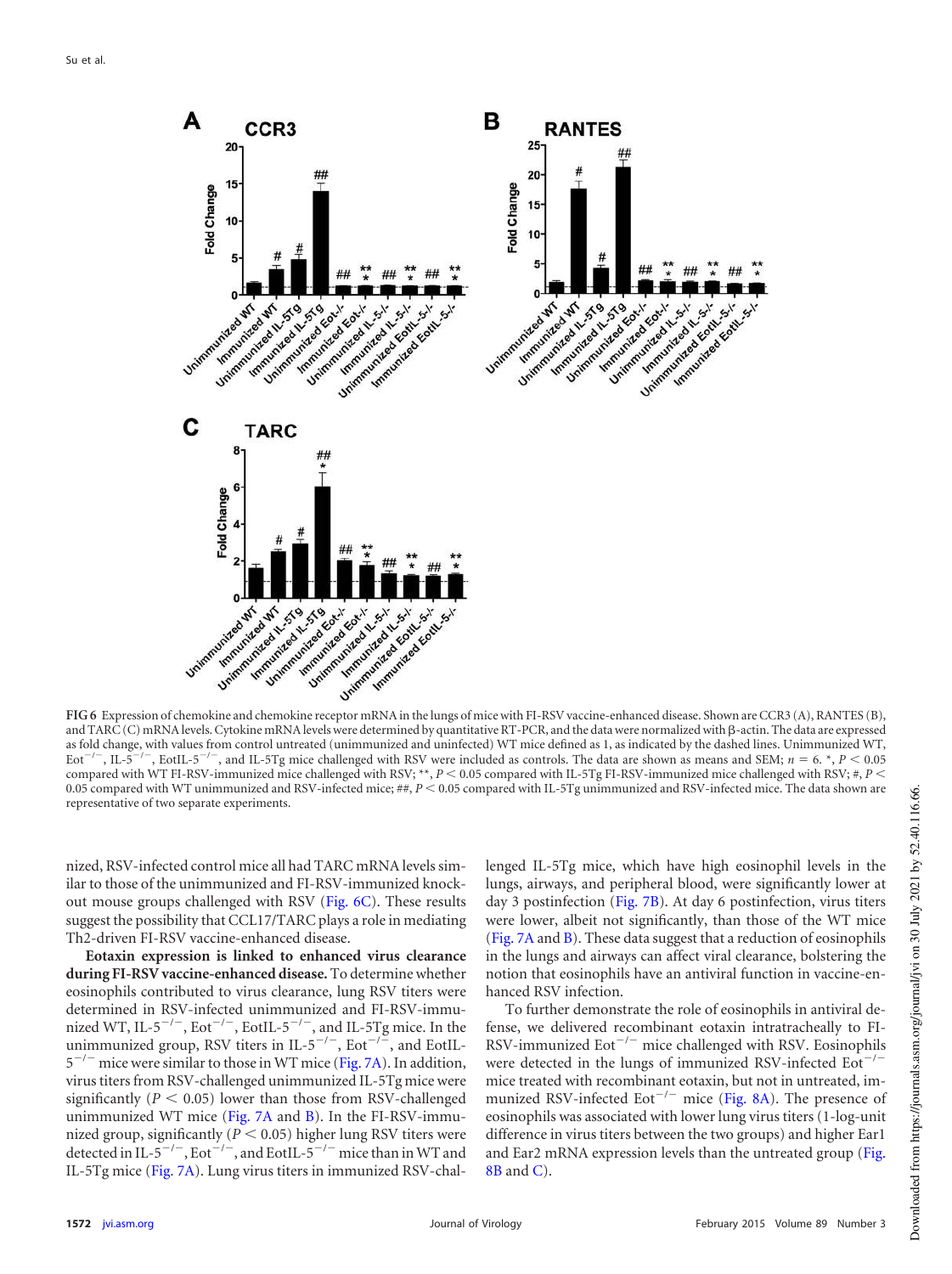



<span id="page-9-0"></span>(A) RSV titers in unimmunized and immunized and RSV-infected WT, IL-5Tg, IL-5<sup>-/-</sup>, Eot<sup>-/-</sup>, and EotIL-5<sup>-/-</sup> mice at day 6 p.i. The data are shown as means and SEM;  $n = 3$ . (B) RSV titers in unimmunized and immunized RSV-infected WT and IL-5Tg mice at days 3 and 6 p.i. The data are shown as means and SEM;  $n = 3$ .  $*$ ,  $P < 0.05$  compared with WT FI-RSV vaccineimmunized and RSV-infected mice; \*\*,  $P$  < 0.05 compared with IL-5Tg FI-RSV vaccine-immunized and RSV-infected mice;  $#$ ,  $P$  < 0.05 compared with WT unimmunized and RSV-infected mice; ##,  $P$  < 0.05 compared with IL-5Tg unimmunized and RSV-infected mice. The data shown are representative of two separate experiments.

In a separate experiment, we intratracheally transferred eosinophils from IL-5Tg mice to FI-RSV-immunized RSV-infected EotIL-5<sup> $-/-$ </sup> mice 3 days after infection. The transfer of eosinophils to EotIL- $5^{-/-}$  mice resulted in a reduction of lung virus titers to below the limit of detection, which contrasts with the substantial virus titers recovered from the lung in the control group (FI-RSVimmunized RSV-infected EotIL- $5^{-/-}$  mice without eosinophil transfer) [\(Fig. 9A\)](#page-10-0). As an additional control, we included the transfer of macrophages in the adoptive-transfer experiments to demonstrate that the enhanced clearance is mediated by eosinophils and not due to the increase in the local concentration of



<span id="page-9-1"></span>**FIG 8** Virus titers in the lung and expression of antiviral mediators following eotaxin treatment. FI-RSV-immunized RSV-infected  $Eot^{-/-}$  mice were intratracheally treated with recombinant eotaxin at day 3 postinfection. Control mice were treated with vehicle alone. Three days after eotaxin treatment, mice were sacrificed, and lung eosinophil numbers (A), virus titers (B), and expression of antiviral mediators (C) in the lungs were determined. The data are shown as means and SEM;  $n = 3$ .  $n$ ,  $P$  < 0.05. The data shown are representative of two separate experiments.

immune cells. The data show that the virus titer was significantly  $(P < 0.05)$  reduced as a result of macrophage transfer compared to the control group [\(Fig. 9A\)](#page-10-0). However, transfer of eosinophils showed complete clearance of RSV compared to the control group. In addition, expression of a number of antiviral mediators, such as RNI, IFN- $\beta$ , Ear-1, and Ear-2, was markedly higher (RNI,  $3$ -fold; IFN- $\beta$ , 1.5-fold) in the lungs of immunized RSV-infected EotIL- $5^{-/-}$  mice that received eosinophil transfer than in immunized RSV-infected EotIL- $5^{-/-}$  mice without eosinophil transfer [\(Fig. 9B,](#page-10-0) [C,](#page-10-0) and [D\)](#page-10-0).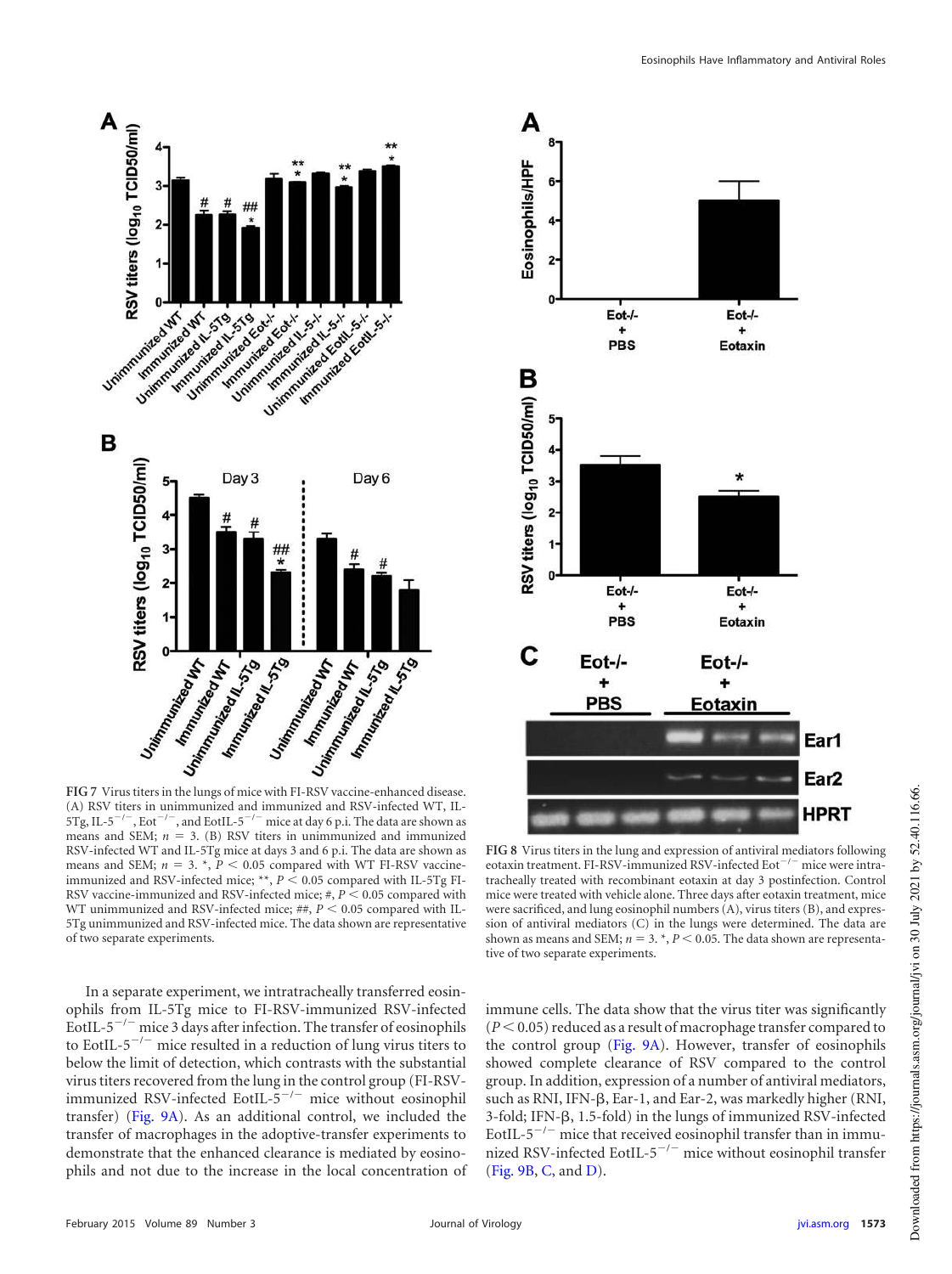

<span id="page-10-0"></span>FIG 9 Virus titers in the lung and expression of antiviral mediators following eosinophil treatment. FI-RSV-immunized RSV-infected EotIL-5<sup>-/-</sup> mice were intratracheally treated with eosinophils at day 3 postinfection. Control mice were treated with medium alone. The transfer of macrophages in the adoptivetransfer experiments was included as an additional control. Three days after eosinophil treatment, the mice were sacrificed and virus titers (A) and expression of antiviral mediators (B to D) in the lungs were determined. The data are shown as means and SEM;  $n = 3$ ,  $\gamma$ ,  $P \le 0.05$ . The data shown are representative of two separate experiments.

**Nitric oxide plays a key role in the antiviral activity of eosinophils.** To define the potential role of eosinophil-derived NO in viral clearance observed in immunized RSV-infected EotIL- $5^{-/-}$ mice that received eosinophil transfer, the mice were treated with the NOS-2 inhibitor L-NMA on days 1 and 2 after eosinophil transfer. In addition, we also transferred eosinophils to unimmunized RSV-infected WT mice (an experimental group with no eosinophils) and treated them with L-NMA. Control groups were given the inactive D-enantiomer (D-NMA). L-NMA treatment substantially enhanced RSV titers in mice and partially reversed the protection conferred by eosinophil transfer [\(Fig. 10A](#page-11-0) and [B\)](#page-11-0).

In a separate experiment, we showed that RNI was detected at high levels in immunized RSV-challenged WT and IL-5Tg mice compared to unimmunized RSV-challenged mice (data not shown). To further address the role of NO in viral clearance, unimmunized and immunized RSV-infected WT mice (an experimental group exhibiting high levels of eosinophils) were treated with L-NMA or D-NMA. L-NMA treatment significantly enhanced viral titers in unimmunized and immunized RSV-infected WT and IL-5Tg mice [\(Fig. 10C](#page-11-0) and [D\)](#page-11-0). The results clearly demonstrate the importance of NO as an antiviral molecule in this model of enhanced eosinophilic disease.

# **DISCUSSION**

FI-RSV vaccine-enhanced disease following RSV challenge has been associated with a substantial accumulation of eosinophils in the lungs of mice, and it has been proposed that this cell type is a hallmark of disease and a major contributor to disease pathology [\(13,](#page-13-1) [17,](#page-13-5) [45\)](#page-14-0). Our research described here is highly significant because it models the disastrous early attempts at RSV vaccination that resulted in enhanced disease. In this study, we focused on the potential antiviral functions of eosinophils and the development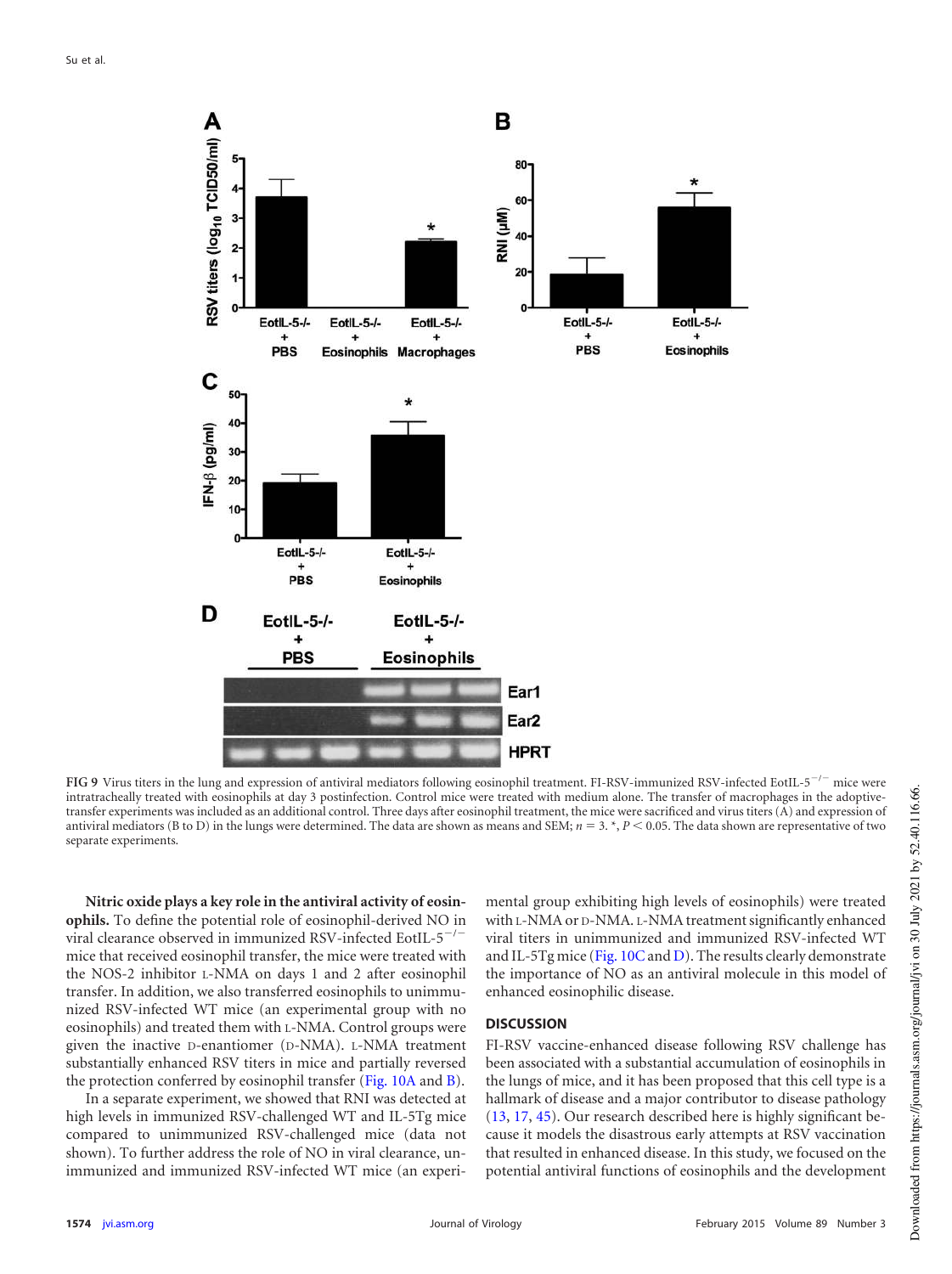

<span id="page-11-0"></span>mice treated with eosinophils (A) and unimmunized RSV-infected WT mice treated with eosinophils (B). Immunized RSV-infected EotIL- $5^{-/-}$  mice and unimmunized RSV-infected WT mice were intratracheally treated with eosinophils on day 3 postinfection. The mice were treated with L-NMA or D-NMA on days 1 and 2 after eosinophil treatment. Three days after eosinophil treatment, the mice were killed and virus titers in the lung were determined. (C and D) Effects of treatment with L-NMA on RSV replication in unimmunized and FI-RSV-immunized RSV-infected WT and IL-5Tg mice. The mice were treated with L-NMA or D-NMA on days 1 and 2 after infection. The data are shown as means and SEM;  $n = 3$ . \*,  $P < 0.05$ ; ns, not significant. The data shown are representative of two separate experiments.

of eosinophilic inflammation in the lung during vaccine-enhanced RSV disease. In a model of vaccine-enhanced RSV disease, the accumulation of eosinophils in the lung was markedly reduced in IL-5- and eotaxin-double-deficient mice, with a corresponding increase in the virus titer. Intratracheal treatment of  $Eot^{-/-}$  mice with recombinant eotaxin resulted in reduced virus titers recovered from the lung. Adoptive transfer of eosinophils to IL-5- and eotaxin-double-deficient mice resulted in rapid clearance of RSV via antiviral mediators produced by the eosinophils. These results suggest dual antiviral and proinflammatory functions for eosinophils during vaccine-enhanced RSV disease.

We sought to establish a mouse model of FI-RSV vaccine-enhanced RSV disease to evaluate the antiviral activity associated with eosinophilic inflammation. In these studies, mice deficient in IL-5 and/or eotaxin were evaluated, since these molecules play critical roles in the development of eosinophilic inflammation [\(25,](#page-13-13) [46,](#page-14-1) [47\)](#page-14-2). In addition, eotaxin and IL-5 have been previously shown to govern aspects of eosinophilic inflammation using a different model of vaccine-enhanced RSV disease involving initial

sensitization with vaccinia virus expressing RSV G glycoprotein (vvG), followed by RSV challenge [\(18\)](#page-13-6). As an additional model in which to study the importance of eosinophils, we also used IL-5Tg mice, which have high levels of circulating eosinophils and exhibit enhanced eosinophilic inflammation in some disease models [\(25\)](#page-13-13). The prominent airway eosinophilia in vaccine-enhanced RSV disease was markedly reduced in eotaxin- and/or IL-5-deficient mice. Circulating eosinophils were largely absent in IL-5<sup>-/-</sup> mice, suggesting that the reduced eosinophilic inflammation in the lungs of these mice was due to the known effects of IL-5 on eosinophilopoiesis. In contrast, circulating eosinophil numbers were unaffected by eotaxin deficiency, and it is likely that the reduced eosinophilic inflammation in Eot<sup> $-/-$ </sup> mice was due to impaired migration into the lung. Our results are consistent with earlier studies in mouse models of allergic airway inflammation showing that both eotaxin and IL-5 are required for eosinophil migration in the airway and periphery [\(28,](#page-13-16) [46,](#page-14-1) [48](#page-14-3)[–](#page-14-4)[50\)](#page-14-5).

Th2 cytokines are increased in the FI-RSV vaccine-enhanced disease model following RSV infection [\(51\)](#page-14-6). In this study, the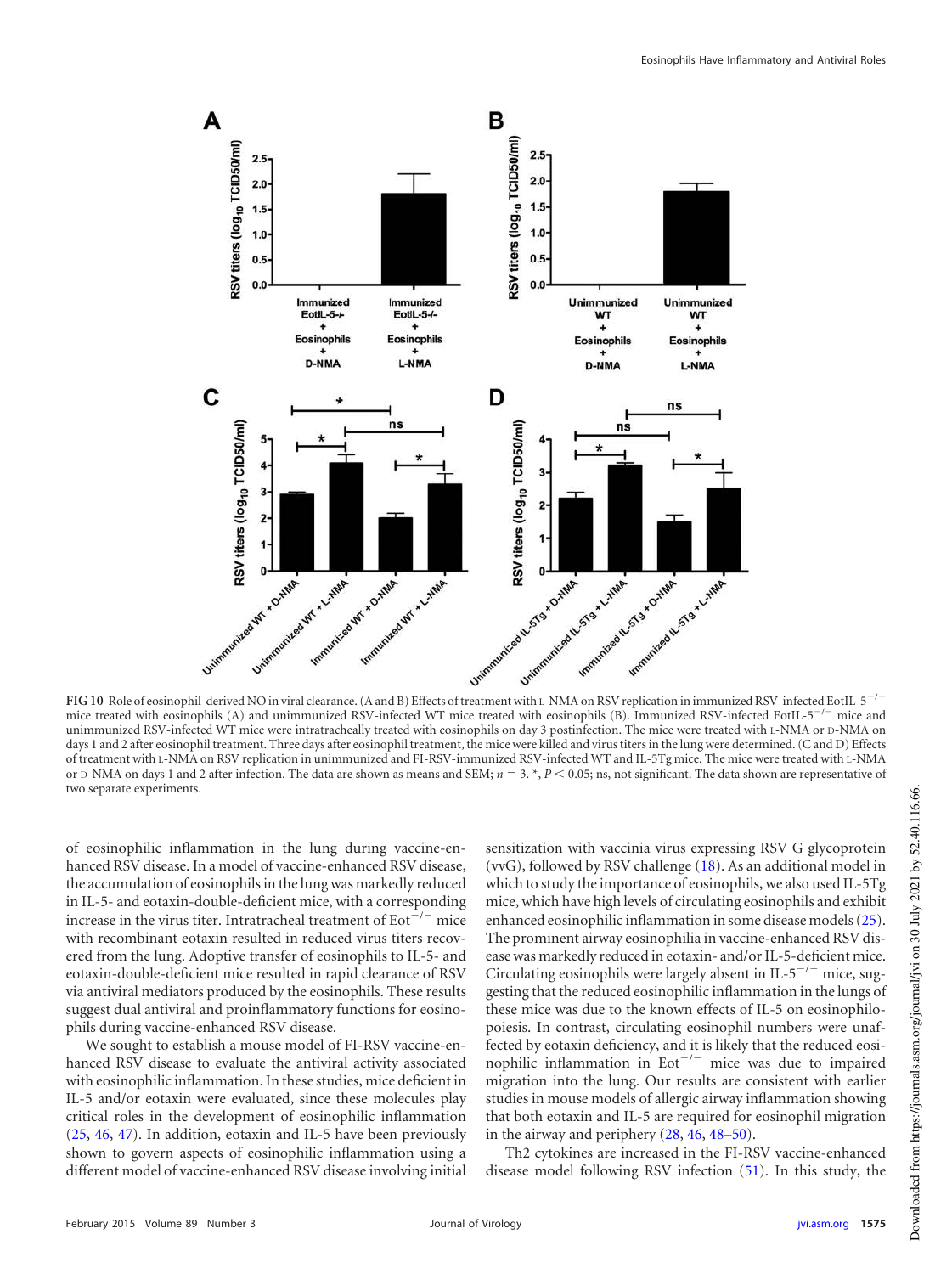expression of Th2 cytokines, IL-4, IL-5, and IL-13, were markedly reduced or absent in eotaxin- and/or IL-5-deficient mice compared to WT mice. The reduced level of Th2 cytokine expression in the lungs of eotaxin-deficient mice likely reflects impaired migration of Th2-type cells into the lung [\(52\)](#page-14-7). Similarly, IL-4 and IL-13 were reduced in FI-RSV-vaccinated IL- $5^{-/-}$  mice challenged with RSV, a feature proposed to affect coordination of their regulation [\(53\)](#page-14-8). In IL-4- and IL-5-deficient mice, abrogation of allergic airway inflammation with eosinophil infiltration and lung damage has been reported [\(52,](#page-14-7) [54\)](#page-14-9), which is consistent with our findings. Our study reveals that IL-5 deficiency not only affects eosinophil growth and migration, but also hampers IL-4 and IL-13 production in the airway. The increased production of the Th1 cytokine IFN- $\gamma$  may have an additional protective effect by counterbalancing detrimental effects of Th2 cytokines [\(55,](#page-14-10) [56\)](#page-14-11). The chemokine RANTES is important in controlling eosinophil migration [\(57\)](#page-14-12) and airway hyperresponsiveness in an ovalbuminsensitized murine model [\(58\)](#page-14-13), and the reduced RANTES expression in the lungs of eotaxin- and/or IL-5-deficient cohorts may contribute to protection from pathology in these mice. Another chemokine, TARC, has recently been reported to be highly increased in acute RSV infection [\(41\)](#page-13-29). In our study, TARC was associated with vaccine-induced airway inflammation, since its expression was increased in IL-5Tg mice with severe eosinophilic inflammation and reduced in eotaxin- and/or IL-5-deficient mice. Similar to Th2 cytokines, RANTES is important for eosinophil migration and strongly associated with eosinophil-driven disease. Our findings and those of others suggest that blockade of RANTES may be a potential therapeutic approach for the treatment of allergy-like disease and RSV-induced airway eosinophilic inflam-mation [\(59\)](#page-14-14).

Eosinophils have previously been reported to have an antiviral role during RSV infection [\(12,](#page-13-0) [60](#page-14-15)[–](#page-14-16)[62\)](#page-14-17). In the vaccine-enhanced model of RSV disease, viral titers in the lung were significantly increased in IL-5<sup>-/-</sup>, Eot<sup>-/-</sup>, and EotIL-5<sup>-/-</sup> mice, all of which had markedly reduced eosinophilic inflammation in the lung. Conversely, virus titers were lower in WT and IL-5Tg mice, which featured enhanced eosinophil numbers in the lung. Transfer of eosinophils from IL-5Tg mice accelerated viral clearance in unimmunized WT and immunized EotIL- $5^{-/-}$  mice, which might be explained by direct production of antiviral mediators by eosinophils (e.g., RNI, ribonucleases, and IFN- $\beta$ ). Indeed, using L-NMA to block NO production, we demonstrated that eosinophils mediate antiviral effects in the RSV vaccine-enhanced disease model partly through NO production. A recent study showed that eotaxin 1 triggers the secretion of ribonucleases (Ears) from mouse eosinophils and their cell-free granules [\(63\)](#page-14-18). In this regard, intratracheal delivery of recombinant eotaxin to FI-RSV-immunized  $\text{Eot}^{-/-}$  mice challenged with RSV was associated with lower lung virus titers and higher Ear1 and Ear2 expression, and we speculate that ribonucleases might also exert antiviral activity in the vaccine-enhanced model.

Eosinophil degranulation in the lung has been documented during RSV infection [\(64,](#page-14-19) [65\)](#page-14-20)**.** Several studies have suggested that eosinophil degranulation can cause significant lung tissue damage [\(66,](#page-14-21) [67\)](#page-14-22). It will be important to determine the mechanisms of eosinophil activation during RSV infection. Our own *in vitro* studies have indicated that eosinophils can degranulate on direct exposure to RSV virions (unpublished data), while other studies

have suggested that interaction between eosinophils and infected airway epithelial cells is required for activation [\(68,](#page-14-23) [69\)](#page-14-24).

Taken together, our findings indicate that in the vaccine-enhanced RSV disease model (a Th2-polarized inflammatory response), the influx of eosinophils and their subsequent activation in the lung have both inflammatory and antiviral activities. These findings, which have been previously unrecognized, provide mechanistic insights into the role of eosinophils in vaccine-enhanced disease. The significance of our work is further supported by a recent study by Percopo et al. showing that, while eosinophils within a Th2-polarized inflammatory response may have pathophysiologic features, they promote survival in response to a lethal infection with pneumonia virus of mice (PVM) [\(70\)](#page-14-25). Our results support and extend these findings by showing a dual proinflammatory and antiviral role of eosinophils in a strong Th2 model of infection with the human pathogen RSV. Based on the failed early RSV vaccine clinical trials, it has been generally assumed that the eosinophilic inflammation in the lung contributed substantially to pathology. However, our studies suggest a more complex role for eosinophils in vaccine-enhanced RSV disease, with both pathological and protective components.

# **ACKNOWLEDGMENTS**

This work was supported by Australian National Health and Medical Research Council (NHMRC) grants (399701 and 1047250) to S.M. Y.-C.S. is the recipient of an Australian NHMRC Peter Doherty Training Fellowship. S.M. is the recipient of an Australian NHMRC Senior Research Fellowship (1059167).

We thank Jürgen Schwarze (University of Edinburgh) for critical readings of the manuscript and useful discussions.

# <span id="page-12-0"></span>**REFERENCES**

- 1. **Couch RB, Englund JA, Whimbey E.** 1997. Respiratory viral infections in immunocompetent and immunocompromised persons. Am J Med **102:**2–9.
- 2. **Ebbert JO, Limper AH.** 2005. Respiratory syncytial virus pneumonitis in immunocompromised adults: clinical features and outcome. Respiration **72:**263–269. http://dx.doi.org/10.1159/000085367.
- <span id="page-12-2"></span><span id="page-12-1"></span>3. **Falsey AR.** 1998. Respiratory syncytial virus infection in older persons. Vaccine **16:**1775–1778. http://dx.doi.org/10.1016/S0264-410X(98)00142-X.
- 4. **Falsey AR, Hennessey PA, Formica MA, Cox C, Walsh EE.** 2005. Respiratory syncytial virus infection in elderly and high-risk adults. N Engl J Med **352:**1749 –1759. http://dx.doi.org/10.1056/NEJMoa043951.
- <span id="page-12-4"></span><span id="page-12-3"></span>5. **Openshaw PJ.** 2002. Potential therapeutic implications of new insights into respiratory syncytial virus disease. Respir Res **3**(Suppl 1)**:**S15–S20. http://dx.doi.org/10.1186/rr184.
- <span id="page-12-5"></span>6. **Shay DK, Holman RC, Newman RD, Liu LL, Stout JW, Anderson LJ.** 1999. Bronchiolitis-associated hospitalizations among US children, 1980 –1996. JAMA **282:**1440 –1446. http://dx.doi.org/10.1001/jama.282.15.1440.
- <span id="page-12-6"></span>7. **Lemanske RF.** 2004. Viral infections and asthma inception. J Allergy Clin Immunol **114:**1023–1026. http://dx.doi.org/10.1016/j.jaci.2004.08.031.
- 8. **Potash L, Tytell AA, Sweet BH, Machlowitz RA, Stokes J, Jr, Weibel RE, Woodhour AF, Hilleman MR.** 1966. Respiratory virus vaccines. I. Respiratory syncytial and parainfluenza virus vaccines. Am Rev Respir Dis **93:** 536 –548.
- <span id="page-12-7"></span>9. **Kapikian AZ, Mitchell RH, Chanock RM, Shvedoff RA, Stewart CE.** 1969. An epidemiologic study of altered clinical reactivity to respiratory syncytial (RS) virus infection in children previously vaccinated with an inactivated RS virus vaccine. Am J Epidemiol **89:**405–421.
- <span id="page-12-8"></span>10. **Kim HW, Canchola JG, Brandt CD, Pyles G, Chanock RM, Jensen K, Parrott RH.** 1969. Respiratory syncytial virus disease in infants despite prior administration of antigenic inactivated vaccine. Am J Epidemiol **89:**422–434.
- <span id="page-12-9"></span>11. **Everard ML, Swarbrick A, Wrightham M, McIntyre J, Dunkley C, James PD, Sewell HF, Milner AD.** 1994. Analysis of cells obtained by bronchial lavage of infants with respiratory syncytial virus infection. Arch Dis Child **71:**428 –432. http://dx.doi.org/10.1136/adc.71.5.428.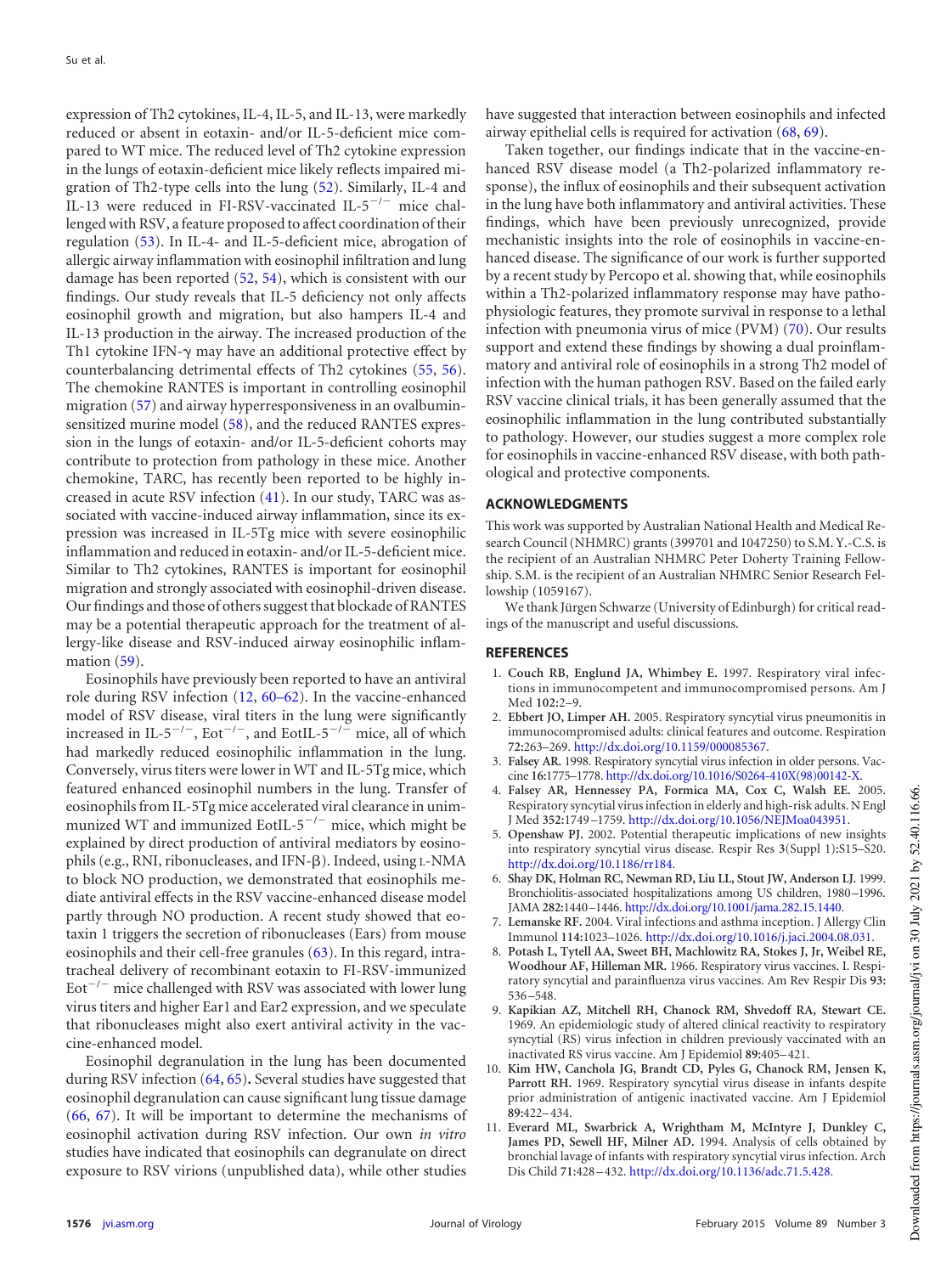- <span id="page-13-0"></span>12. **Phipps S, Lam CE, Mahalingam S, Newhouse M, Ramirez R, Rosenberg HF, Foster PS, Matthaei KI.** 2007. Eosinophils contribute to innate antiviral immunity and promote clearance of respiratory syncytial virus. Blood **110:**1578 –1586. http://dx.doi.org/10.1182/blood-2007-01-071340.
- <span id="page-13-1"></span>13. **Castilow EM, Meyerholz DK, Varga SM.** 2008. IL-13 is required for eosinophil entry into the lung during respiratory syncytial virus vaccineenhanced disease. J Immunol **180:**2376 –2384. http://dx.doi.org/10.4049 /jimmunol.180.4.2376.
- <span id="page-13-4"></span>14. **Connors M, Giese NA, Kulkarni AB, Firestone CY, Morse HC, III, Murphy BR.** 1994. Enhanced pulmonary histopathology induced by respiratory syncytial virus (RSV) challenge of formalin-inactivated RSVimmunized BALB/c mice is abrogated by depletion of interleukin-4 (IL-4) and IL-10. J Virol **68:**5321–5325.
- <span id="page-13-2"></span>15. **Connors M, Kulkarni AB, Firestone CY, Holmes KL, Morse HC, III, Sotnikov AV, Murphy BR.** 1992. Pulmonary histopathology induced by respiratory syncytial virus (RSV) challenge of formalin-inactivated RSVimmunized BALB/c mice is abrogated by depletion of CD4 T cells. J Virol **66:**7444 –7451.
- <span id="page-13-3"></span>16. **Neuzil KM, Johnson JE, Tang YW, Prieels JP, Slaoui M, Gar N, Graham BS.** 1997. Adjuvants influence the quantitative and qualitative immune response in BALB/c mice immunized with respiratory syncytial virus FG subunit vaccine. Vaccine **15:**525–532. http://dx.doi.org/10.1016/S0264  $-410X(97)00218-1.$
- <span id="page-13-5"></span>17. **Johnson TR, Graham BS.** 1999. Secreted respiratory syncytial virus G glycoprotein induces interleukin-5 (IL-5), IL-13, and eosinophilia by an IL-4-independent mechanism. J Virol **73:**8485–8495.
- <span id="page-13-6"></span>18. **Johnson TR, Rothenberg ME, Graham BS.** 2008. Pulmonary eosinophilia requires interleukin-5, eotaxin-1, and CD4 T cells in mice immunized with respiratory syncytial virus G glycoprotein. J Leukoc Biol **84:** 748 –759. http://dx.doi.org/10.1189/jlb.0907621.
- <span id="page-13-7"></span>19. **Haynes LM, Jones LP, Barskey A, Anderson LJ, Tripp RA.** 2003. Enhanced disease and pulmonary eosinophilia associated with formalininactivated respiratory syncytial virus vaccination are linked to G glycoprotein CX3C-CX3CR1 interaction and expression of substance P. J Virol **77:**9831–9844. http://dx.doi.org/10.1128/JVI.77.18.9831-9844.2003.
- <span id="page-13-8"></span>20. **Haynes LM, Tonkin J, Anderson LJ, Tripp RA.** 2002. Neutralizing anti-F glycoprotein and anti-substance P antibody treatment effectively reduces infection and inflammation associated with respiratory syncytial virus infection. J Virol **76:**6873–6881. http://dx.doi.org/10.1128/JVI.76.14.6873 -6881.2002.
- <span id="page-13-9"></span>21. **Rothenberg ME, MacLean JA, Pearlman E, Luster AD, Leder P.** 1997. Targeted disruption of the chemokine eotaxin partially reduces antigeninduced tissue eosinophilia. J Exp Med **185:**785–790. http://dx.doi.org/10 .1084/jem.185.4.785.
- <span id="page-13-10"></span>22. **Kopf M, Brombacher F, Hodgkin PD, Ramsay AJ, Milbourne EA, Dai WJ, Ovington KS, Behm CA, Köhler G, Young IG, Matthaei KI.** 1996. IL-5-deficient mice have a developmental defect in CD5 B-1 cells and lack eosinophilia but have normal antibody and cytotoxic T cell responses. Immunity **4:**15–24. http://dx.doi.org/10.1016/S1074-7613(00)80294-0.
- <span id="page-13-12"></span><span id="page-13-11"></span>23. **Dent LA.** 2002. For better or worse: common determinants in immunity and inflammatory diseases, homeostasis and reproduction. J Reprod Immunol **57:**255–272. http://dx.doi.org/10.1016/S0165-0378(02)00017-7.
- <span id="page-13-13"></span>24. **Dent LA, Strath M, Mellor A, Sanderson CJ.** 1990. Eosinophilia in transgenic mice expressing interleukin 5. J Exp Med **172:**1425–1431. http: //dx.doi.org/10.1084/jem.172.5.1425.
- 25. **Pope SM, Brandt EB, Mishra A, Hogan SP, Zimmermann N, Matthaei KI, Foster PS, Rothenberg ME.** 2001. IL-13 induces eosinophil recruitment into the lung by an IL-5- and eotaxin-dependent mechanism. J Allergy Clin Immunol **108:**594 –601. http://dx.doi.org/10.1067/mai.2001 .118600.
- <span id="page-13-14"></span>26. **Peebles RS, Jr, Sheller JR, Collins RD, Jarzecka K, Mitchell DB, Graham BS.** 2000. Respiratory syncytial virus (RSV)-induced airway hyperresponsiveness in allergically sensitized mice is inhibited by live RSV and exacerbated by formalin-inactivated RSV. J Infect Dis **182:**671–677. http://dx .doi.org/10.1086/315783.
- <span id="page-13-15"></span>27. **Rolph MS, Mahalingam S, Cowden WB.** 2004. Nonspecific antiviral immunity by formalin-fixed Coxiella burnetii is enhanced in the absence of nitric oxide. Virology **326:**1–5. http://dx.doi.org/10.1016/j.virol.2004 .04.049.
- <span id="page-13-16"></span>28. **Mattes J, Yang M, Mahalingam S, Kuehr J, Webb DC, Simson L, Hogan SP, Koskinen A, McKenzie AB, Dent LA, Rothenberg ME, Matthaei KI, Young IG, Foster PS.** 2002. Intrinsic defect in T cell production of interleukin (IL)-13 in the absence of both IL-5 and eotaxin precludes the development of

eosinophilia and airways hyperreactivity in experimental asthma. J Exp Med **195:**1433–1444. http://dx.doi.org/10.1084/jem.20020009.

- <span id="page-13-17"></span>29. **Panina-Bordignon P, Papi A, Mariani M, Di Lucia P, Casoni G, Bellettato C, Buonsanti C, Miotto D, Mapp C, Villa A, Arrigoni G, Fabbri LM, Sinigaglia F.** 2001. The C-C chemokine receptors CCR4 and CCR8 identify airway T cells of allergen-challenged atopic asthmatics. J Clin Invest **107:**1357–1364. http://dx.doi.org/10.1172/JCI12655.
- <span id="page-13-18"></span>30. **Yang M, Rangasamy D, Matthaei KI, Frew AJ, Zimmermann N, Mahalingam S, Webb DC, Tremethick DJ, Thompson PJ, Hogan SP, Rothenberg ME, Cowden WB, Foster PS.** 2006. Inhibition of arginase I activity by RNA interference attenuates IL-13-induced airways hyperresponsiveness. J Immunol **177:**5595–5603. http://dx.doi.org/10 .4049/jimmunol.177.8.5595.
- <span id="page-13-19"></span>31. **Su YC, Rolph MS, Cooley MA, Sewell WA.** 2006. Cyclophosphamide augments inflammation by reducing immunosuppression in a mouse model of allergic airway disease. J Allergy Clin Immunol **117:**635–641. http://dx.doi.org/10.1016/j.jaci.2005.10.042.
- <span id="page-13-20"></span>32. **Su YC, Rolph MS, Hansbro NG, Mackay CR, Sewell WA.** 2008. Granulocyte-macrophage colony-stimulating factor is required for bronchial eosinophilia in a murine model of allergic airway inflammation. J Immunol **180:**2600 –2607. http://dx.doi.org/10.4049/jimmunol.180.4.2600.
- <span id="page-13-21"></span>33. **Yang M, Hogan SP, Mahalingam S, Pope SM, Zimmermann N, Fulkerson P, Dent LA, Young IG, Matthaei KI, Rothenberg ME, Foster PS.** 2003. Eotaxin-2 and IL-5 cooperate in the lung to regulate IL-13 production and airway eosinophilia hyperreactivity. J Allergy Clin Immunol **112:** 935–943. http://dx.doi.org/10.1016/j.jaci.2003.08.010.
- <span id="page-13-22"></span>34. **Sharkhuu T, Matthaei KI, Forbes E, Mahalingam S, Hogan SP, Hansbro PM, Foster PS.** 2006. Mechanisms of interleukin-25 (IL-17E)-induced pulmonary inflammation and airways hyper-reactivity. Clin Exp Allergy **36:**1575–1583. http://dx.doi.org/10.1111/j.1365-2222.2006.02595.x.
- <span id="page-13-23"></span>35. **Huffnagle GB, Boyd MB, Street NE, Lipscomb MF.** 1998. IL-5 is required for eosinophil recruitment, crystal deposition, and mononuclear cell recruitment during a pulmonary Cryptococcus neoformans infection in genetically susceptible mice (C57BL/6). J Immunol **160:**2393–2400.
- <span id="page-13-24"></span>36. **Wang J, Palmer K, Lotvall J, Milan S, Lei XF, Matthaei KI, Gauldie J, Inman MD, Jordana M, Xing Z.** 1998. Circulating, but not local lung, IL-5 is required for the development of antigen-induced airways eosinophilia. J Clin Invest **102:**1132–1141. http://dx.doi.org/10.1172/JCI2686.
- <span id="page-13-25"></span>37. **Wardlaw AJ.** 1999. Molecular basis for selective eosinophil trafficking in asthma: a multistep paradigm. J Allergy Clin Immunol **104:**917–926. http: //dx.doi.org/10.1016/S0091-6749(99)70069-2.
- <span id="page-13-26"></span>38. **Romagnani S.** 1994. Regulation of the development of type 2 T-helper cells in allergy. Curr Opin Immunol **6:**838 –846. http://dx.doi.org/10.1016 /0952-7915(94)90002-7.
- <span id="page-13-27"></span>39. **Kanda A, Driss V, Hornez N, Abdallah M, Roumier T, Abboud G, Legrand F, Staumont-Salle D, Queant S, Bertout J, Fleury S, Remy P, Papin JP, Julia V, Capron M, Dombrowicz D.** 2009. Eosinophil-derived IFN-gamma induces airway hyperresponsiveness and lung inflammation in the absence of lymphocytes. J Allergy Clin Immunol **124:**573–582. http: //dx.doi.org/10.1016/j.jaci.2009.04.031.
- <span id="page-13-28"></span>40. **Culley FJ, Pennycook AM, Tregoning JS, Dodd JS, Walzl G, Wells TN, Hussell T, Openshaw PJ.** 2006. Role of CCL5 (RANTES) in viral lung disease. J Virol **80:**8151–8157. http://dx.doi.org/10.1128/JVI.00496-06.
- <span id="page-13-29"></span>41. **Monick MM, Powers LS, Hassan I, Groskreutz D, Yarovinsky TO, Barrett CW, Castilow EM, Tifrea D, Varga SM, Hunninghake GW.** 2007. Respiratory syncytial virus synergizes with Th2 cytokines to induce optimal levels of TARC/CCL17. J Immunol **179:**1648 –1658. http://dx.doi .org/10.4049/jimmunol.179.3.1648.
- <span id="page-13-30"></span>42. **Ponath PD, Qin S, Post TW, Wang J, Wu L, Gerard NP, Newman W, Gerard C, Mackay CR.** 1996. Molecular cloning and characterization of a human eotaxin receptor expressed selectively on eosinophils. J Exp Med **183:**2437–2448. http://dx.doi.org/10.1084/jem.183.6.2437.
- <span id="page-13-31"></span>43. **Sekiya T, Miyamasu M, Imanishi M, Yamada H, Nakajima T, Yamaguchi M, Fujisawa T, Pawankar R, Sano Y, Ohta K, Ishii A, Morita Y, Yamamoto K, Matsushima K, Yoshie O, Hirai K.** 2000. Inducible expression of a Th2-type CC chemokine thymus- and activation-regulated chemokine by human bronchial epithelial cells. J Immunol **165:**2205– 2213. http://dx.doi.org/10.4049/jimmunol.165.4.2205.
- <span id="page-13-32"></span>44. **Berin MC, Eckmann L, Broide DH, Kagnoff MF.** 2001. Regulated production of the T helper 2-type T-cell chemoattractant TARC by human bronchial epithelial cells in vitro and in human lung xenografts. Am J Respir Cell Mol Biol **24:**382–389. http://dx.doi.org/10.1165/ajrcmb.24.4 .4360.